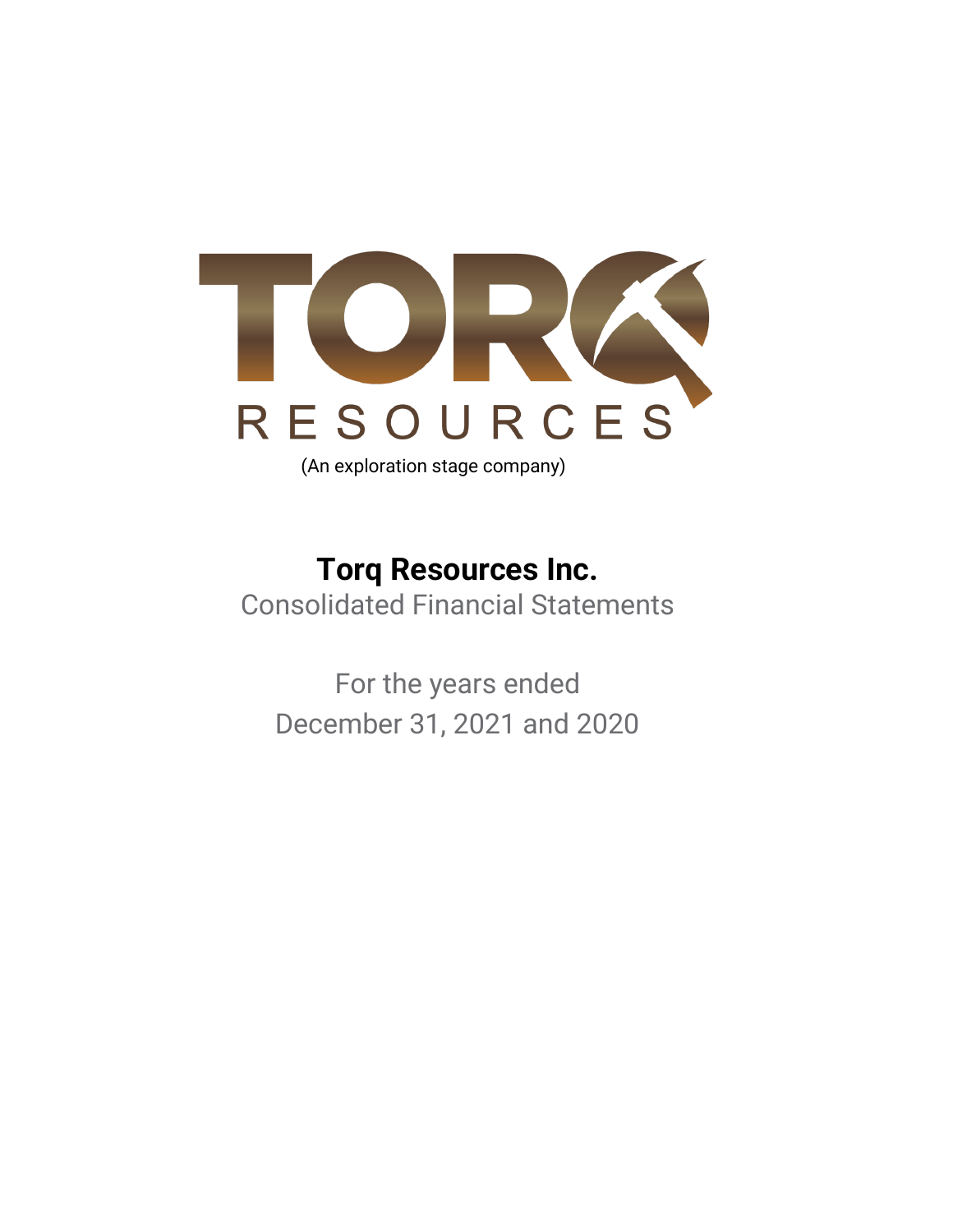### **Independent Auditor's Report**

To the Shareholders and the Board of Directors of Torq Resources Inc.

### Opinion

We have audited the consolidated financial statements of Torq Resources Inc. (the "Company"), which comprise the consolidated statements of financial position as at December 31, 2021 and 2020, and the consolidated statements of loss and comprehensive loss, changes in equity and cash flows for the years then ended, and notes to the consolidated financial statements, including a summary of significant accounting policies (collectively referred to as the "financial statements").

In our opinion, the accompanying financial statements present fairly, in all material respects, the financial position of the Company as at December 31, 2021 and 2020, and its financial performance and its cash flows for the years then ended in accordance with International Financial Reporting Standards ("IFRS").

### Basis for Opinion

We conducted our audit in accordance with Canadian generally accepted auditing standards ("Canadian GAAS"). Our responsibilities under those standards are further described in the *Auditor's Responsibilities for the Audit of the Financial Statements* section of our report. We are independent of the Company in accordance with the ethical requirements that are relevant to our audit of the financial statements in Canada, and we have fulfilled our other ethical responsibilities in accordance with these requirements. We believe that the audit evidence we have obtained is sufficient and appropriate to provide a basis for our opinion.

### Material Uncertainty related to Going Concern

We draw attention to Note 1 in the financial statements, which indicates that the Company had no operating revenue and incurred a net loss of \$6,478,104 during the year ended December 31, 2021. As stated in Note 1, these events or conditions, along with other matters as set forth in Note 1, indicate that a material uncertainty exists that may cast significant doubt on the Company's ability to continue as a going concern. Our opinion is not modified in respect of this matter.

#### Other Information

Management is responsible for the other information. The other information comprises of Management's Discussion and Analysis.

Our opinion on the financial statements does not cover the other information and we do not express any form of assurance conclusion thereon. In connection with our audit of the financial statements, our responsibility is to read the other information identified above and, in doing so, consider whether the other information is materially inconsistent with the financial statements or our knowledge obtained in the audit, or otherwise appears to be materially misstated.

We obtained Management's Discussion and Analysis prior to the date of this auditor's report. If, based on the work we have performed on this other information, we conclude that there is a material misstatement of this other information, we are required to report that fact in this auditor's report. We have nothing to report in this regard.

#### Responsibilities of Management and Those Charged with Governance for the Financial Statements

Management is responsible for the preparation and fair presentation of the financial statements in accordance with IFRS, and for such internal control as management determines is necessary to enable the preparation of financial statements that are free from material misstatement, whether due to fraud or error.

In preparing the financial statements, management is responsible for assessing the Company's ability to continue as a going concern, disclosing, as applicable, matters related to going concern and using the going concern basis of accounting unless management either intends to liquidate the Company or to cease operations, or has no realistic alternative but to do so.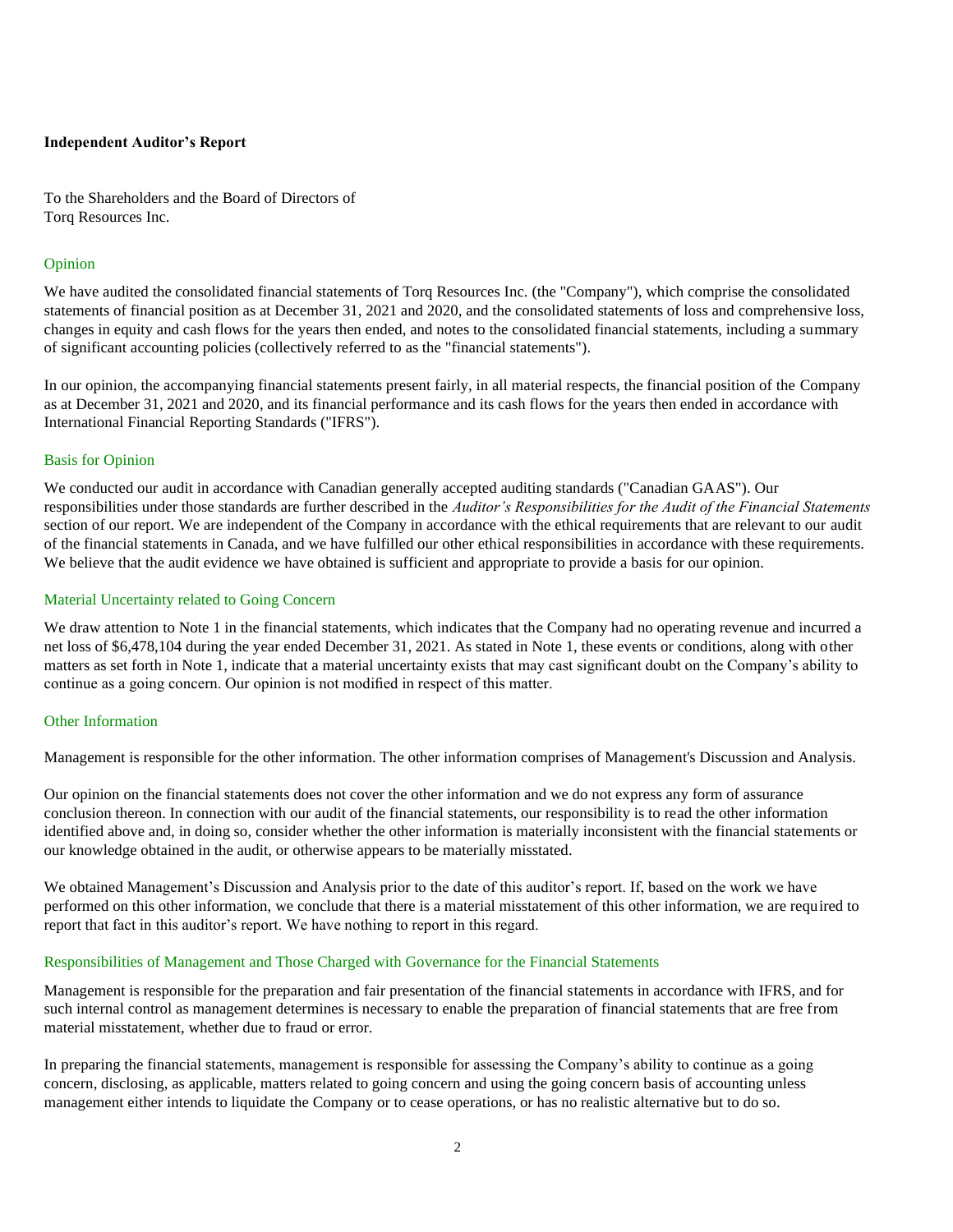Those charged with governance are responsible for overseeing the Company's financial reporting process.

### Auditor's Responsibilities for the Audit of the Financial Statements

Our objectives are to obtain reasonable assurance about whether the financial statements as a whole are free from material misstatement, whether due to fraud or error, and to issue an auditor's report that includes our opinion. Reasonable assurance is a high level of assurance, but is not a guarantee that an audit conducted in accordance with Canadian GAAS will always detect a material misstatement when it exists. Misstatements can arise from fraud or error and are considered material if, individually or in the aggregate, they could reasonably be expected to influence the economic decisions of users taken on the basis of these financial statements.

As part of an audit in accordance with Canadian GAAS, we exercise professional judgment and maintain professional skepticism throughout the audit. We also:

- Identify and assess the risks of material misstatement of the financial statements, whether due to fraud or error, design and perform audit procedures responsive to those risks, and obtain audit evidence that is sufficient and appropriate to provide a basis for our opinion. The risk of not detecting a material misstatement resulting from fraud is higher than for one resulting from error, as fraud may involve collusion, forgery, intentional omissions, misrepresentations, or the override of internal control.
- Obtain an understanding of internal control relevant to the audit in order to design audit procedures that are appropriate in the circumstances, but not for the purpose of expressing an opinion on the effectiveness of the Company's internal control.
- Evaluate the appropriateness of accounting policies used and the reasonableness of accounting estimates and related disclosures made by management.
- Conclude on the appropriateness of management's use of the going concern basis of accounting and, based on the audit evidence obtained, whether a material uncertainty exists related to events or conditions that may cast significant doubt on the Company's ability to continue as a going concern. If we conclude that a material uncertainty exists, we are required to draw attention in our auditor's report to the related disclosures in the financial statements or, if such disclosures are inadequate, to modify our opinion. Our conclusions are based on the audit evidence obtained up to the date of our auditor's report. However, future events or conditions may cause the Company to cease to continue as a going concern.
- Evaluate the overall presentation, structure and content of the financial statements, including the disclosures, and whether the financial statements represent the underlying transactions and events in a manner that achieves fair presentation.
- Obtain sufficient appropriate audit evidence regarding the financial information of the entities or business activities within the Company to express an opinion on the financial statements. We are responsible for the direction, supervision and performance of the group audit. We remain solely responsible for our audit opinion.

We communicate with those charged with governance regarding, among other matters, the planned scope and timing of the audit and significant audit findings, including any significant deficiencies in internal control that we identify during our audit.

We also provide those charged with governance with a statement that we have complied with relevant ethical requirements regarding independence, and to communicate with them all relationships and other matters that may reasonably be thought to bear on our independence, and where applicable, related safeguards.

The engagement partner on the audit resulting in this independent auditor's report is David Macdonald.

/s/ Deloitte LLP

Chartered Professional Accountants Vancouver, British Columbia April 29, 2022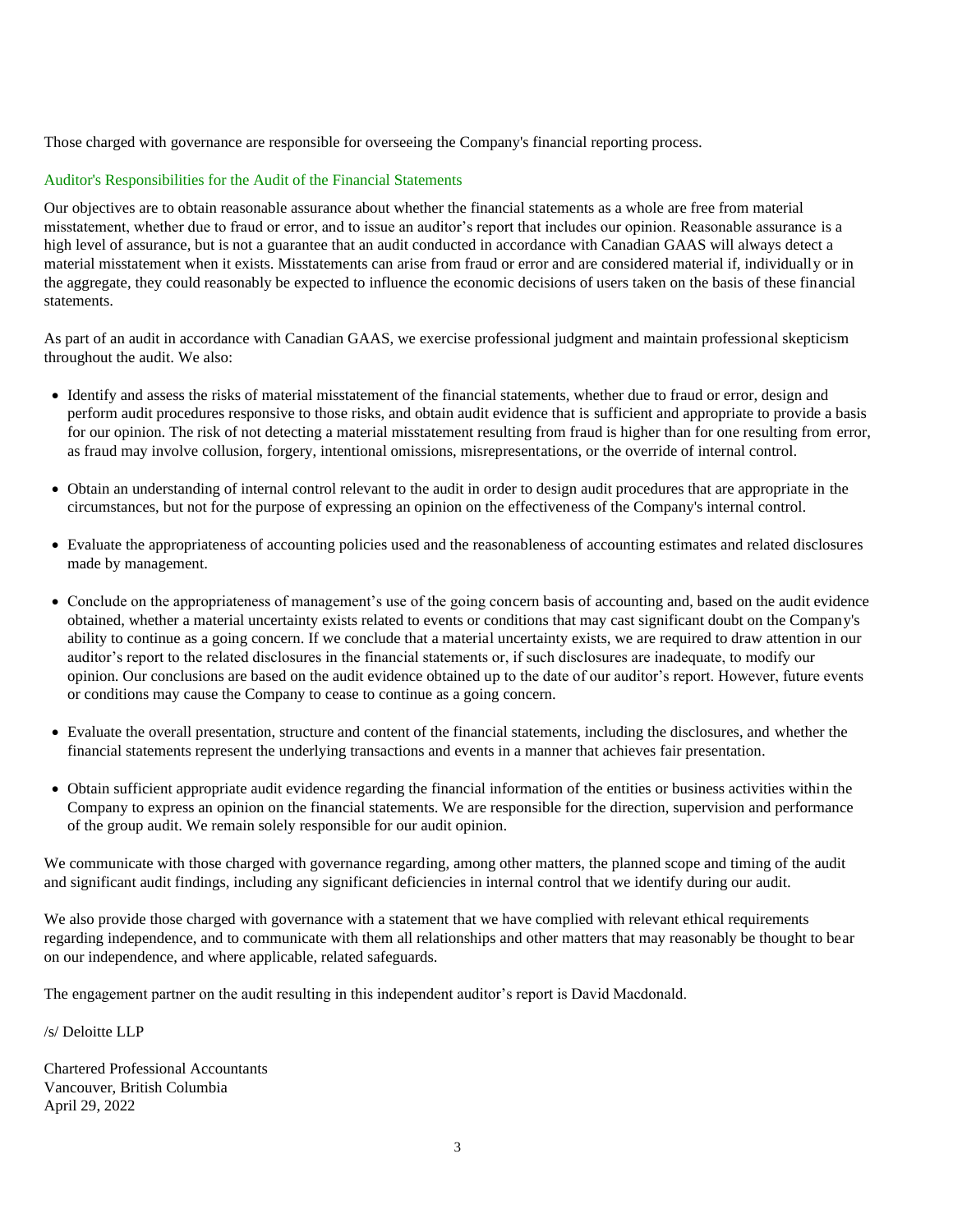Consolidated Statements of Financial Position

(Expressed in Canadian Dollars, unless otherwise stated)

|                                                  | <b>Notes</b>   | December 31,<br>2021 |              | December 31,<br>2020 |
|--------------------------------------------------|----------------|----------------------|--------------|----------------------|
| <b>Assets</b>                                    |                |                      |              |                      |
| <b>Current assets</b>                            |                |                      |              |                      |
| Cash                                             | \$             | 1,899,324            | $\mathbb{S}$ | 8,748,073            |
| Accounts receivable and other                    |                | 150,258              |              | 42,951               |
| Prepaid expenses and deposits                    |                | 664,433              |              | 303,824              |
|                                                  |                | 2,714,015            |              | 9,094,848            |
| Equipment                                        | $\overline{4}$ | 383,270              |              |                      |
| Mineral property interests                       | 5              | 888,198              |              |                      |
| <b>Total assets</b>                              | \$             | 3,985,483            | \$           | 9,094,848            |
| <b>Liabilities</b><br><b>Current liabilities</b> |                |                      |              |                      |
| Accounts payable and accrued liabilities         | \$             | 676,536              | $\mathbb{S}$ | 202,917              |
| <b>Total liabilities</b>                         |                | 676,536              |              | 202,917              |
| <b>Equity</b>                                    |                |                      |              |                      |
| Share capital                                    | 8              | 49,124,432           |              | 49,003,385           |
| Share option reserve                             | 9              | 9,284,921            |              | 8,558,963            |
| Shares to be issued                              | 8(c)           | 99,031               |              |                      |
| Accumulated other comprehensive loss             |                | (52, 263)            |              | (1, 347)             |
| Deficit                                          |                | (55, 147, 174)       |              | (48,669,070)         |
| <b>Total equity</b>                              |                | 3,308,947            |              | 8,891,931            |
| <b>Total liabilities and equity</b>              | \$             | 3,985,483            | \$           | 9,094,848            |

Going concern (Note 1(c)); Commitments (Note 10); Subsequent events (Notes 5(a), 10, 16).

Approved on behalf of the Board of Directors:

*"Michael Kosowan"* President, Chief Executive Officer and Director *"Jeffrey Mason"*

Director

The accompanying notes form an integral part of these consolidated financial statements.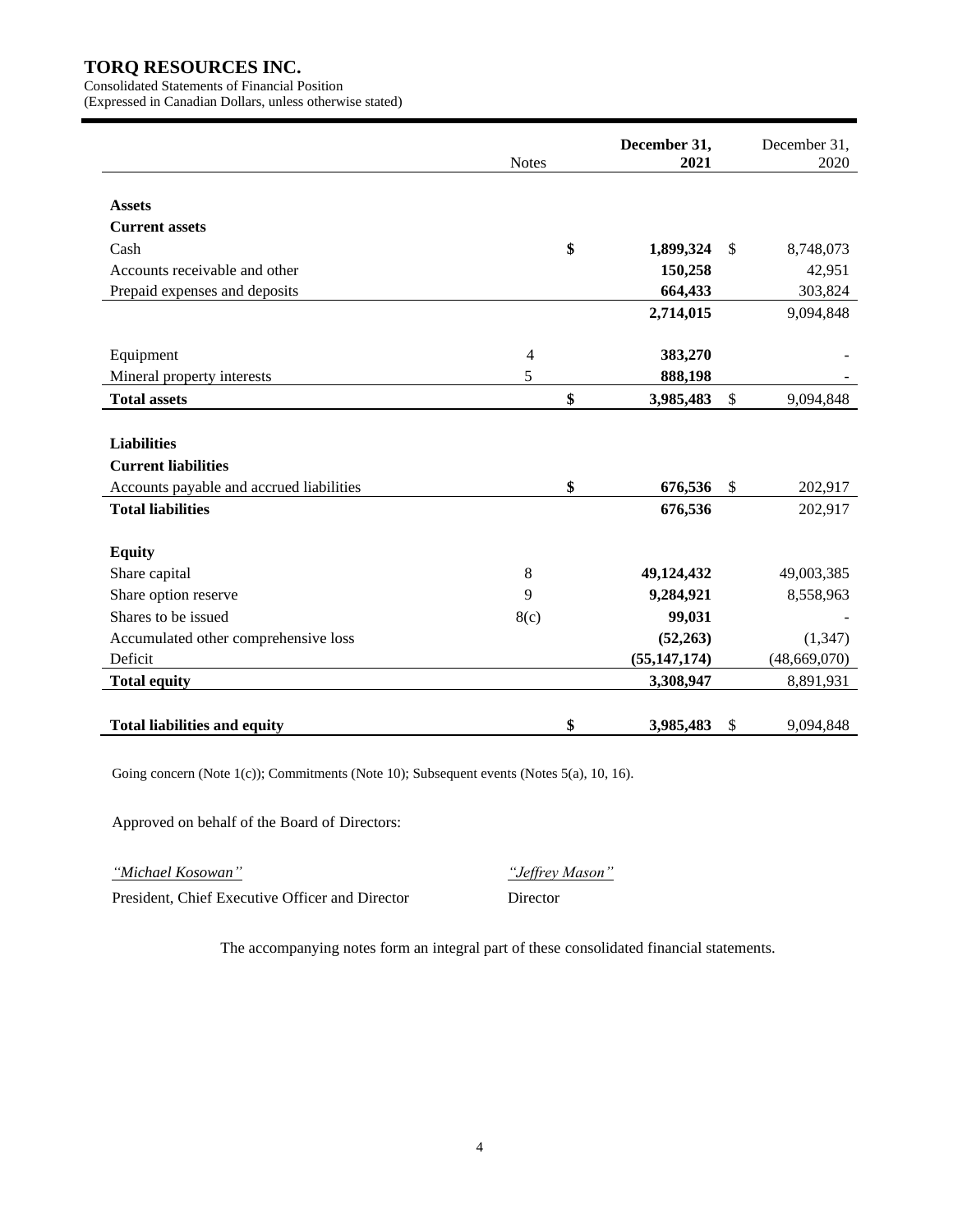Consolidated Statements of Loss and Comprehensive Loss

(Expressed in Canadian Dollars, unless otherwise stated)

|                                                               | <b>Notes</b> | <b>Year ended</b><br>December 31,<br>2021 |              | Year ended<br>December 31,<br>2020 |
|---------------------------------------------------------------|--------------|-------------------------------------------|--------------|------------------------------------|
| <b>Operating expenses</b>                                     |              |                                           |              |                                    |
| Exploration and evaluation                                    | 6            | \$<br>2,214,244                           | $\mathbb{S}$ |                                    |
| Fees, salaries and other employee benefits                    | 9            | 1,644,273                                 |              | 852,102                            |
| Legal and professional                                        |              | 326,467                                   |              | 120,571                            |
| Marketing and investor relations                              |              | 1,130,453                                 |              | 223,747                            |
| Office and administration                                     |              | 741,149                                   |              | 216,644                            |
| Regulatory, transfer agent and shareholder information        |              | 63,192                                    |              | 64,561                             |
| Project investigation                                         | 7            | 292,597                                   |              | 671,245                            |
|                                                               |              | 6,412,375                                 |              | 2,148,870                          |
| Other expenses (income)                                       |              |                                           |              |                                    |
| Interest and other income                                     |              | (39,291)                                  |              | (84,704)                           |
| Foreign exchange loss                                         |              | 105,020                                   |              | 23,670                             |
|                                                               |              | 65,729                                    |              | (61, 034)                          |
| Net loss for the year                                         |              | \$<br>6,478,104                           | \$           | 2,087,836                          |
| Other comprehensive loss                                      |              |                                           |              |                                    |
| Unrealized currency loss on translation of foreign operations |              | 50,916                                    |              | 1,328                              |
| Total comprehensive loss for the year                         |              | \$<br>6,529,020                           | \$           | 2,089,164                          |
| Basic and diluted loss per share                              |              | \$<br>0.08                                | \$           | 0.03                               |
| Basic and diluted weighted average number of shares           |              | 77,466,216                                |              | 77,327,066                         |

*The accompanying notes form an integral part of these consolidated financial statements.*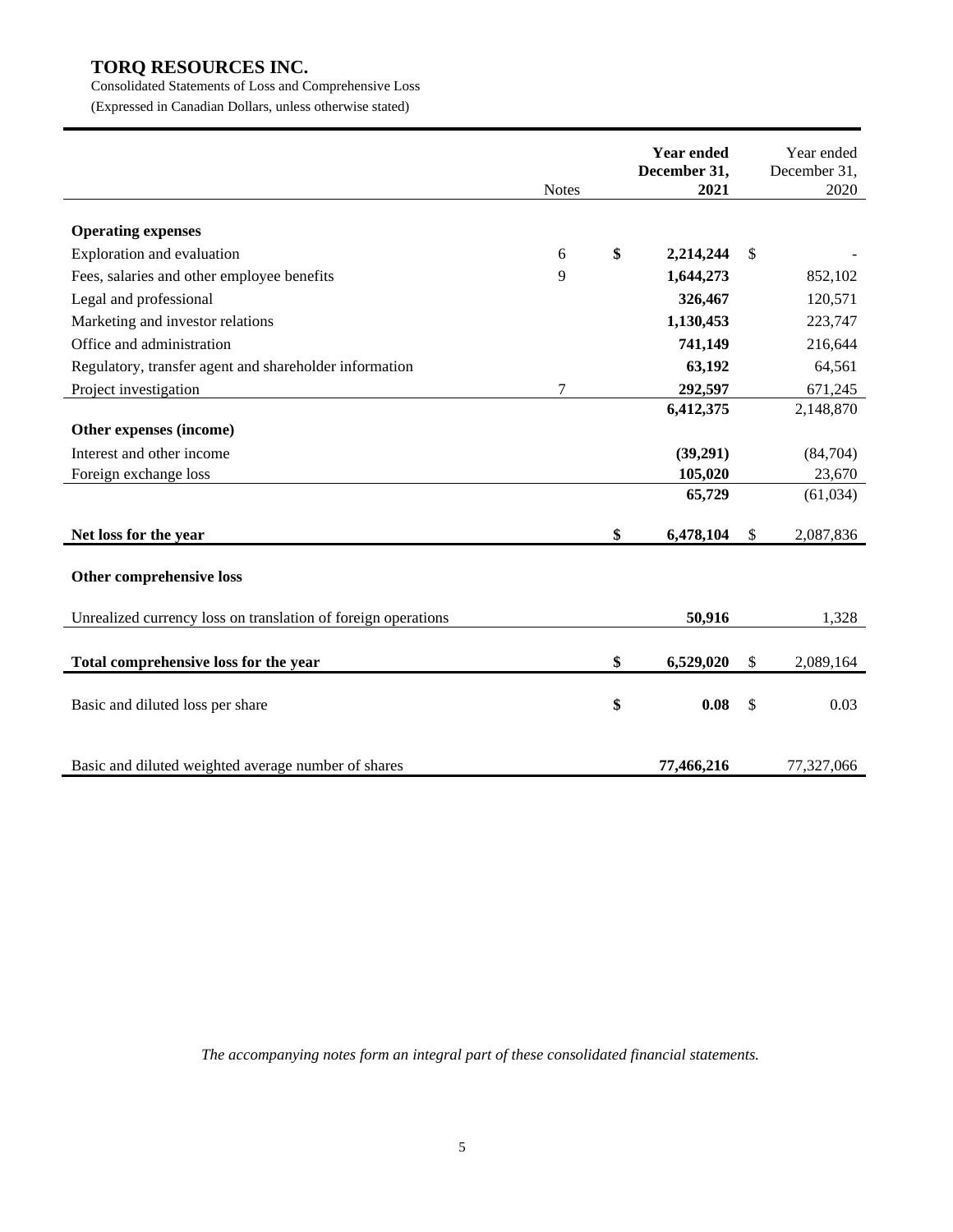Consolidated Statements of Changes in Equity

(Expressed in Canadian Dollars, unless otherwise stated)

|                                                                                          | <b>Notes</b>      | Number of<br>common<br>shares |    | Share capital                 |     | <b>Share option</b><br>reserve |     | <b>Shares</b> to<br>be issued      |     | <b>Accumulated other</b><br>comprehensive loss |   | <b>Deficit</b>                                       |     | <b>Total equity</b>                |
|------------------------------------------------------------------------------------------|-------------------|-------------------------------|----|-------------------------------|-----|--------------------------------|-----|------------------------------------|-----|------------------------------------------------|---|------------------------------------------------------|-----|------------------------------------|
| Balance, December 31, 2019                                                               |                   | 77,324,164                    | S  | 48,977,100                    | S   | 8,435,631                      | -SS | $\sim$                             | -\$ | (19)                                           | S | (46,581,234)                                         | S   | 10,831,478                         |
| Stock options exercised<br>Share-based compensation<br>Other comprehensive loss for the  | 8(b)<br>9         | 35,000                        |    | 26,285<br>۰                   |     | (8,785)<br>132,117             |     |                                    |     |                                                |   | $\overline{\phantom{a}}$<br>$\overline{\phantom{m}}$ |     | 17,500<br>132,117                  |
| year<br>Net loss for the year                                                            |                   |                               |    |                               |     |                                |     |                                    |     | (1,328)                                        |   | (2,087,836)                                          |     | (1,328)<br>(2,087,836)             |
| <b>Balance, December 31, 2020</b>                                                        |                   | 77,359,164                    | \$ | 49,003,385                    | S   | 8,558,963                      | -SS | $\blacksquare$                     | -SS | (1,347)                                        | S | (48,669,070)                                         | -SS | 8,891,931                          |
| Stock options exercised<br>Share-based compensation<br>Shares issued as finder's fee     | 8(b)<br>9<br>8(b) | 75,000<br>81,250              |    | 60,109<br>60,938              |     | (17, 809)<br>743,767           |     |                                    |     |                                                |   |                                                      |     | 42,300<br>743,767<br>60,938        |
| Shares to be issued<br>Other comprehensive loss for the<br>year<br>Net loss for the year | 8(c)              |                               |    | ۰<br>$\sim$<br>$\blacksquare$ |     |                                |     | 99,031<br>$\overline{\phantom{0}}$ |     | (50, 916)                                      |   | (6,478,104)                                          |     | 99,031<br>(50, 916)<br>(6,478,104) |
| Balance, December 31, 2021                                                               |                   | 77,515,414                    | S. | 49,124,432                    | SS. | 9,284,921                      |     | 99,031                             | \$  | (52, 263)                                      | S | (55, 147, 174)                                       | -SS | 3,308,947                          |

*The accompanying notes form an integral part of these consolidated financial statements.*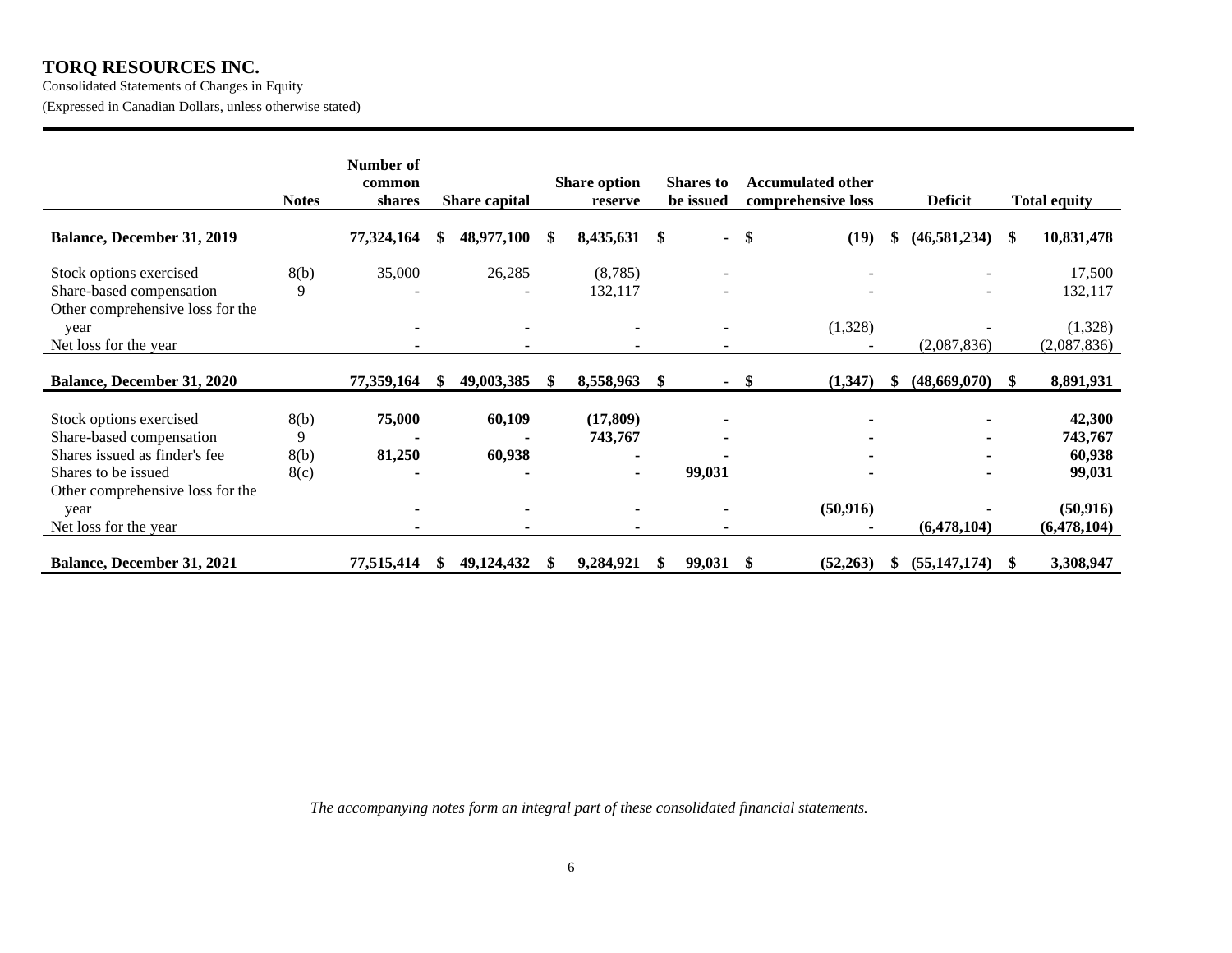Consolidated Statements of Cash Flows

(Expressed in Canadian Dollars, unless otherwise stated)

|                                                               | <b>Notes</b> | <b>Year ended</b><br>December 31,<br>2021 | Year ended<br>December 31.<br>2020 |
|---------------------------------------------------------------|--------------|-------------------------------------------|------------------------------------|
|                                                               |              |                                           |                                    |
| <b>Operating activities</b><br>Net loss for the year          |              | (6, 478, 104)<br>S.                       | (2,087,836)                        |
|                                                               |              |                                           |                                    |
| Non-cash transactions:                                        |              |                                           |                                    |
| Share-based compensation                                      | 9            | 743,767                                   | 132,117                            |
| Depreciation expense                                          | 4            | 32,723                                    |                                    |
| Unrealized foreign exchange loss<br>Interest and other income |              | 5,843<br>(39,291)                         | 14,642                             |
|                                                               |              |                                           | (84, 704)                          |
| Changes in non-cash working capital:                          |              |                                           |                                    |
| Accounts receivable and other                                 |              | (105, 887)                                | (17,983)                           |
| Prepaid expenses and deposits                                 |              | (428,997)                                 | (115,804)                          |
| Accounts payable and accrued liabilities                      |              | 477,677                                   | (16, 540)                          |
| Cash used in operating activities                             |              | (5,792,269)                               | (2,176,108)                        |
|                                                               |              |                                           |                                    |
| <b>Investing activities</b>                                   |              |                                           |                                    |
| Options payments on mineral properties                        | 5            | (445, 408)                                |                                    |
| Transaction costs on acquisition of mineral properties        |              | (211, 664)                                |                                    |
| Purchase of equipment                                         | 4            | (415, 529)                                |                                    |
| Interest and other income received                            |              | 39,291                                    | 84,704                             |
|                                                               |              |                                           |                                    |
| Cash (used in) provided by investing activities               |              | (1,033,310)                               | 84,704                             |
| <b>Financing activities</b>                                   |              |                                           |                                    |
| Proceeds from the exercise of share options                   | 8(b)         | 42,300                                    | 17,500                             |
| Cash provided by financing activities                         |              | 42,300                                    | 17,500                             |
|                                                               |              |                                           |                                    |
| Effect of foreign exchange rate changes on cash               |              | (65, 470)                                 | (16,044)                           |
| Decrease in cash                                              |              | (6,848,749)                               | (2,089,948)                        |
| Cash, beginning of the year                                   |              | 8,748,073                                 | 10,838,021                         |
|                                                               |              |                                           |                                    |
| Cash, end of the year                                         |              | 1,899,324<br>\$                           | 8,748,073                          |

*The accompanying notes are an integral part of these consolidated financial statements.*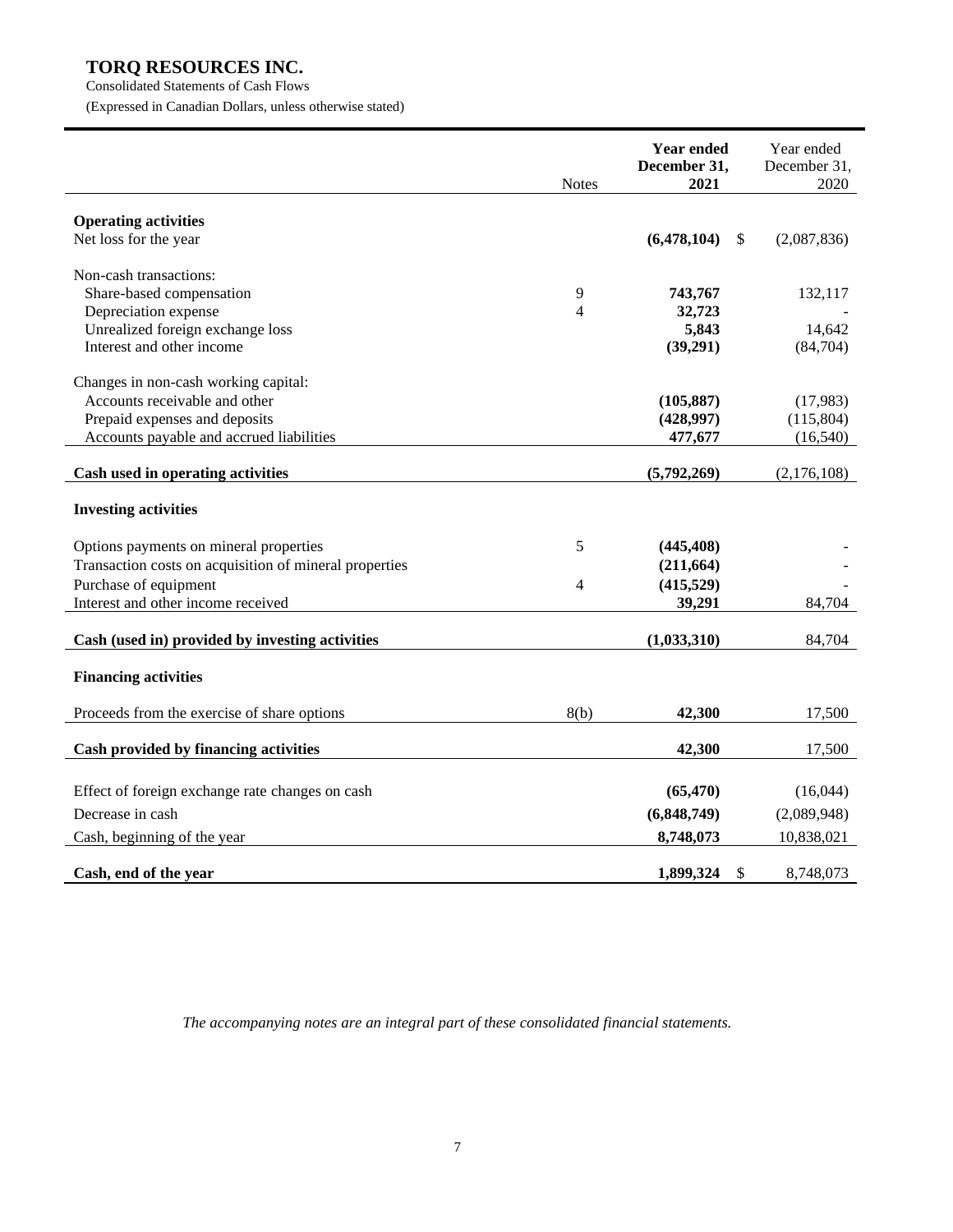### **TORQ RESOURCES INC.** Notes to the Consolidated Financial Statements (Expressed in Canadian Dollars, unless otherwise stated) Years ended December 31, 2021 and 2020

### **NOTE 1 – BUSINESS OVERVIEW**

### (a) Corporate information

Torq Resources Inc. (the "Company" or "Torq") is incorporated under the Business Corporations Act (British Columbia) and is listed on the TSX Venture Exchange (the "Exchange") as a Tier 2 mining issuer. The Company's shares trade under the symbol TORQ.V in Canada and on the OTCQX under the US symbol TRBMF. The head office and principal address of Torq is located at 1177 West Hastings Street, Suite 1630, Vancouver, British Columbia, Canada, V6E 2K3.

(b) Nature of operations

The Company is principally engaged in the acquisition and exploration of mineral property interests with focus in the Americas, particularly Chile.

(c) Going concern

As at December 31, 2021, the Company had net working capital of \$2,037,479, had no operating revenue and incurred a net loss of \$6,478,104 for the year ended December 31, 2021. The Company has incurred operating losses to date and does not generate operating revenue to support its activities. With no source of operating revenue, there is no assurance that sufficient funding will be available to conduct further exploration of its mineral properties. Although the Company has had success raising capital in the past, and on March 18, 2022, announced it had completed a non-brokered private placement for gross proceeds of \$5,275,050 (see Note 16), the ability to continue as a going concern remains dependent upon Torq's ability to obtain the financing necessary to continue to fund its mineral properties, the realization of future profitable production, proceeds from the disposition of its mineral interests, and/or other sources. These conditions create a material uncertainty that may cast significant doubt about the Company's ability to continue as a going concern.

These consolidated financial statements have been prepared on the assumption that the Company will continue as a going concern, meaning it will continue in operation for the foreseeable future and will be able to realize assets and discharge liabilities in the ordinary course of operations.

These consolidated financial statements do not give effect to adjustments to the carrying values and classification of assets and liabilities that would be necessary should the Company be unable to continue as a going concern. Such adjustments could be material.

(d) Response to COVID-19

The situation in Canada and Chile with respect to the management of COVID-19 remains fluid and permitted activities are subject to change; the Company is continually reviewing the situation along with provincial and government guidelines and allowing work to be undertaken as long as it is confident that its employees and communities are safe to do so.

While the disruptions resulting from the pandemic caused only a minor delay in the Company's planned goals for 2021, management was still able to continue with much of its planned activity. As the situation surrounding COVID-19 continues to develop, albeit to a lesser extent, the Company will continue to monitor the situation closely and respond appropriately.

# **NOTE 2 – BASIS OF PRESENTATION**

(a) Statement of compliance

These consolidated financial statements have been prepared in accordance with International Financial Reporting Standards ("IFRS") as issued by the International Accounting Standards Board ("IASB"). IFRS include International Accounting Standards ("IAS") and interpretations issued by the IFRS Interpretations Committee ("IFRIC").

These financial statements were approved and authorized for issue by the Board of Directors of the Company on April 29, 2022.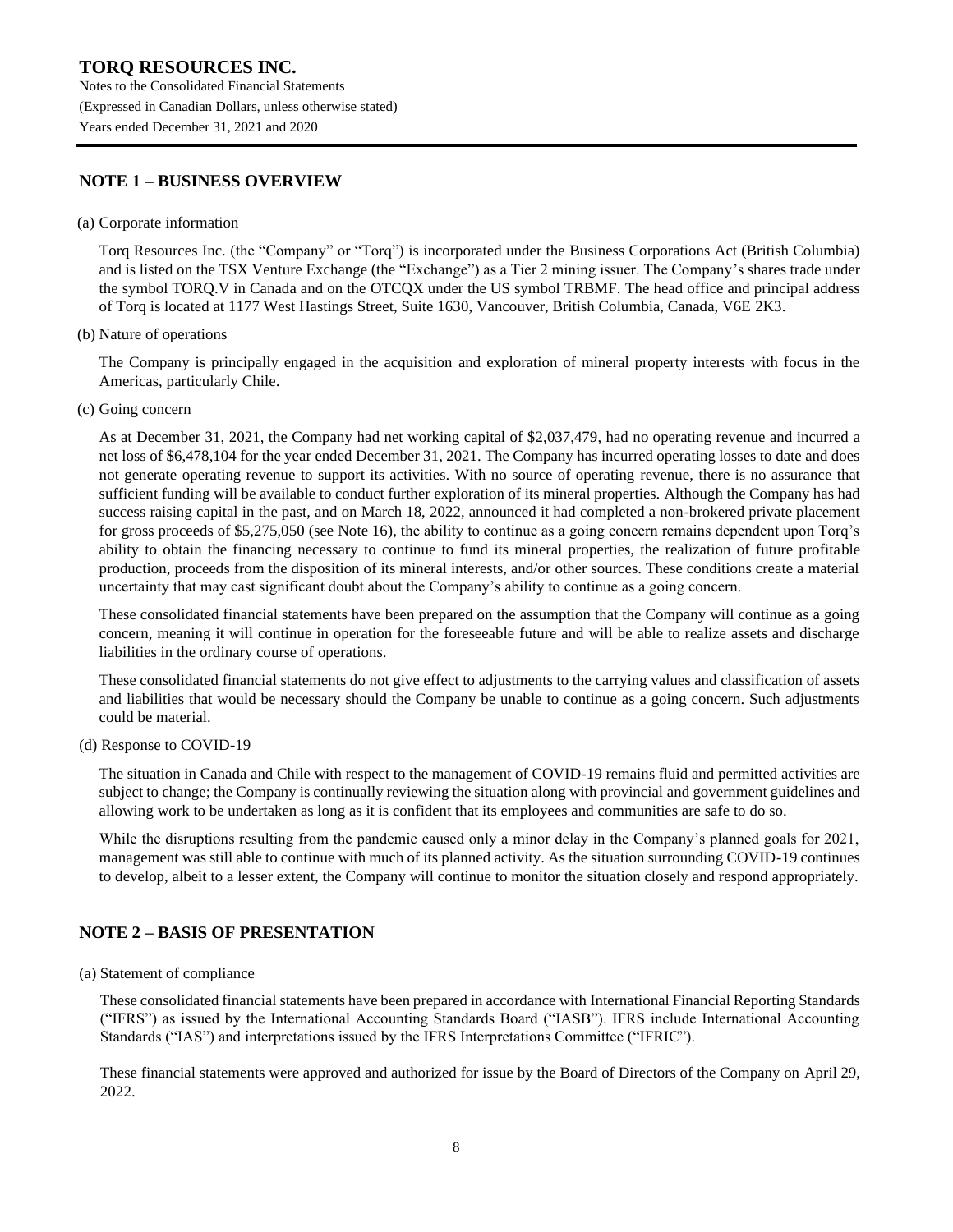Years ended December 31, 2021 and 2020

#### (b) Basis of preparation and consolidation

These consolidated financial statements have been prepared on a historical cost basis.

The Company's functional currency is the Canadian dollar ("CAD", "C\$"), which is also the Company's presentation currency. These consolidated financial statements are presented in Canadian dollars, unless otherwise noted. Amounts denominated in United States dollars ("USD") are denoted as US\$.

The consolidated financial statements include the financial statements of the Company, and the following 100% beneficially owned subsidiaries. Stratton Resources (Canada) Inc., Torq Resources Holding Inc. and Candelaria Minerals S.A.C. are dormant entities in the process of being dissolved.

|                                  | <b>Place of</b> | <b>Functional</b> |
|----------------------------------|-----------------|-------------------|
| <b>Subsidiary</b>                | incorporation   | currency          |
| Stratton Resources (Canada) Inc. | Canada          | <b>CAD</b>        |
| Torq Resources Holdings Inc.     | Canada          | <b>CAD</b>        |
| Candelaria Minerals S.A.C.       | Peru            | <b>USD</b>        |
| Torq Resources Chile SpA         | Chile           | USD               |
| Minera Margarita SpA             | Chile           | <b>USD</b>        |
| Minera Andrea SpA                | Chile           | <b>USD</b>        |
| Minera Santa SpA                 | Chile           | <b>USD</b>        |

Subsidiaries are fully consolidated from the date on which control is transferred to the Company. They are deconsolidated from the date that control ceases. Control exists when the Company has power over an investee, exposure or rights to variable returns from involvement with the investee and the ability to use its power over the investee to affect the Company's returns. Intercompany balances and transactions have been eliminated on consolidation.

During February 2021, the Company established Minera Margarita SpA, a new wholly-owned Chilean subsidiary for the Margarita Project option acquisition (see Note 5 (a)).

During May 2021, the Company established Minera Andrea SpA, a new wholly-owned Chilean subsidiary for the Andrea Project option acquisition (see Note 5 (b)).

During September 2021, the Company established Minera Santa SpA, a new wholly-owned Chilean subsidiary for the Santa Cecilia Project option acquisition (see Note 5 (c)).

Subsequent to the year end, the Company acquired an interest in UMS (see Note 10).

### (c) Critical accounting judgments and estimates

The preparation of the financial statements in conformity with IFRS requires management to select accounting policies and make estimates and judgments that may have a significant impact on the consolidated financial statements. Estimates are continuously evaluated and are based on management's experience and expectations of future events that are believed to be reasonable under the circumstances. Actual outcomes may differ from these estimates.

Critical judgments exercised in applying accounting policies, apart from those involving estimates, that have the most significant effect on the amounts recognized in the consolidated financial statements are as follows:

#### Functional currency

The functional currency for each of the Company's subsidiaries is the currency of the primary economic environment in which the entity operates. Determination of functional currency may involve certain judgments to determine the primary economic environment and the Company reconsiders the functional currency of its entities if there is a change in events and conditions that determined the primary economic environment.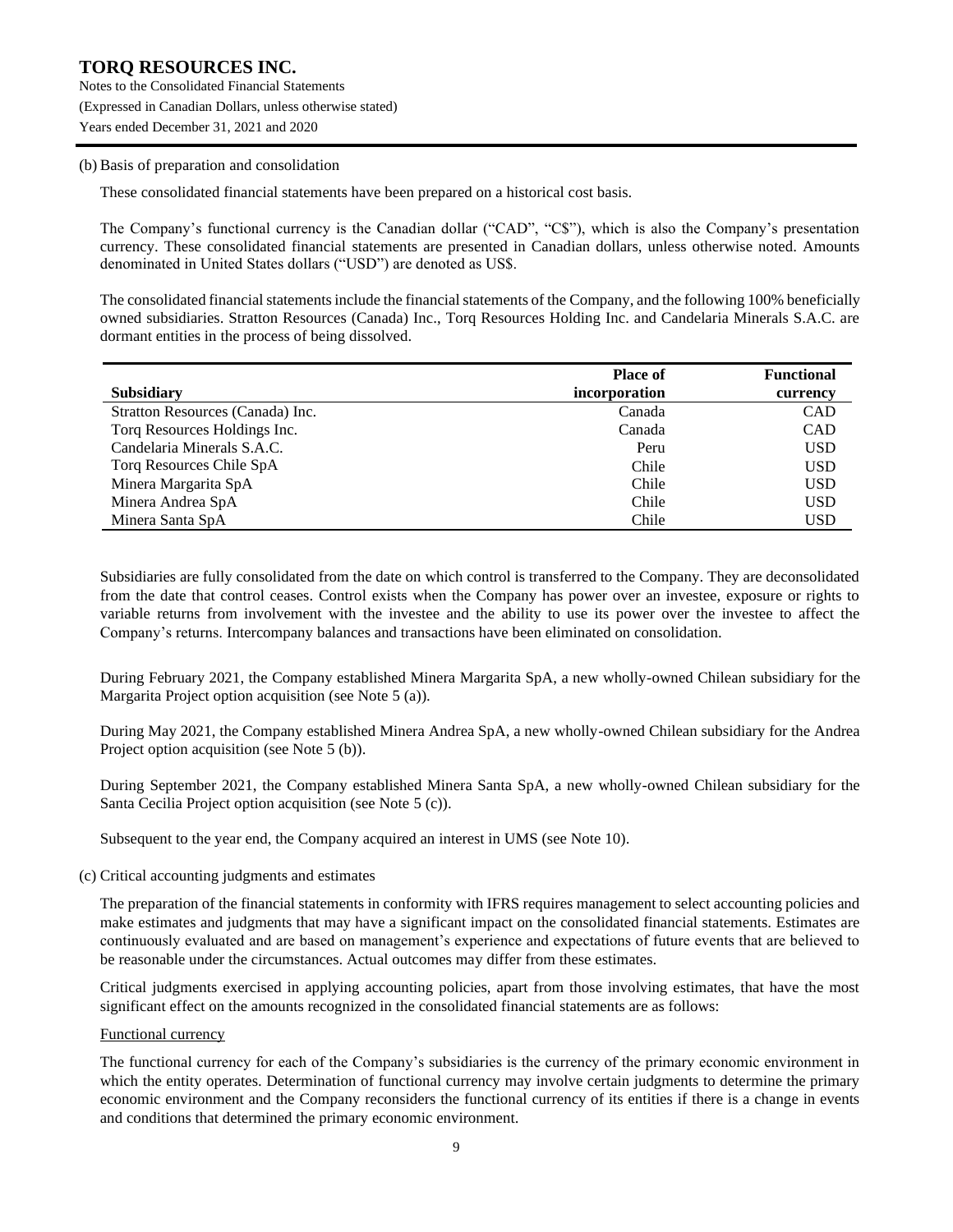### **TORQ RESOURCES INC.** Notes to the Consolidated Financial Statements

(Expressed in Canadian Dollars, unless otherwise stated) Years ended December 31, 2021 and 2020

### Economic recoverability and probability of future economic benefits of mineral property interests

Management has determined that the acquisition of mineral properties and related costs incurred, which have been recognized on the consolidated statements of financial position, are economically recoverable. Management uses several criteria in its assessments of economic recoverability and probability of future economic benefit including geological data, scoping studies, accessible facilities, and existing and future permits.

### Indications of impairment of assets

Impairment testing is done at the cash generating unit level and judgment is involved in assessing whether there is any indication that an asset or a cash generating unit may be impaired. The assessment of the impairment indicators involves the application of a number of significant judgments and estimates to certain variables, including metal price trends, exploration plans for properties and the results of exploration and evaluation to date.

### Financial instruments

Financial instruments are assessed upon initial recognition to determine whether they meet the definition of a financial asset, financial liability or equity instrument depending on the substance of the contractual arrangement. Judgment is required in making this determination as the substance of a transaction may differ from its legal form. Once a determination is made, IFRS requires that financial instruments be measured at fair value on initial recognition. For financial instruments that do not have quoted market prices or observable inputs, judgments are made in determining what are appropriate inputs and assumptions to use in calculating the fair value.

Key sources of estimation uncertainty that have a significant risk of causing a material adjustment to the carrying amount of assets and liabilities are:

### i. Provisions

Provisions recognized in the financial statements involve judgments on the occurrence of future events, which could result in a material outlay for the Company. In determining whether an outlay will be material, the Company considers the expected future cash flows based on facts, historical experience and probabilities associated with such future events. Uncertainties exist with respect to estimates made by management and as a result, the actual expenditure may differ from amounts currently reported.

### ii. Reclamation obligations

 Management assesses its reclamation obligations annually and when circumstances suggest that a material change to the obligations may have occurred. Significant estimates and assumptions are made in determining the provision for rehabilitation and site restoration, as there are numerous factors that will affect the ultimate liability that becomes payable. These factors include estimates of the extent, the timing and the cost of reclamation activities, regulatory change, cost increases, and changes in discount rates. Those uncertainties may result in actual expenditures differing from the amounts currently provided. The provision at the reporting date represents management's best estimate of the present value of the future reclamation costs required. Changes to estimated future costs are recognized in the statement of financial position by adjusting the reclamation asset and liability.

As the Company's projects are in early-stage exploration, with limited equipment and camp set up, management estimated the provision to be \$nil as at December 31, 2021 and 2020.

### iii. Share-based compensation

The Company determines the fair value of options granted using the Black-Scholes option pricing model. This option pricing model requires the development of market-based subjective inputs, including the risk-free interest rate, expected price volatility, and expected life of the option. Changes in these inputs and the underlying assumptions used to develop them can materially affect the fair value estimate.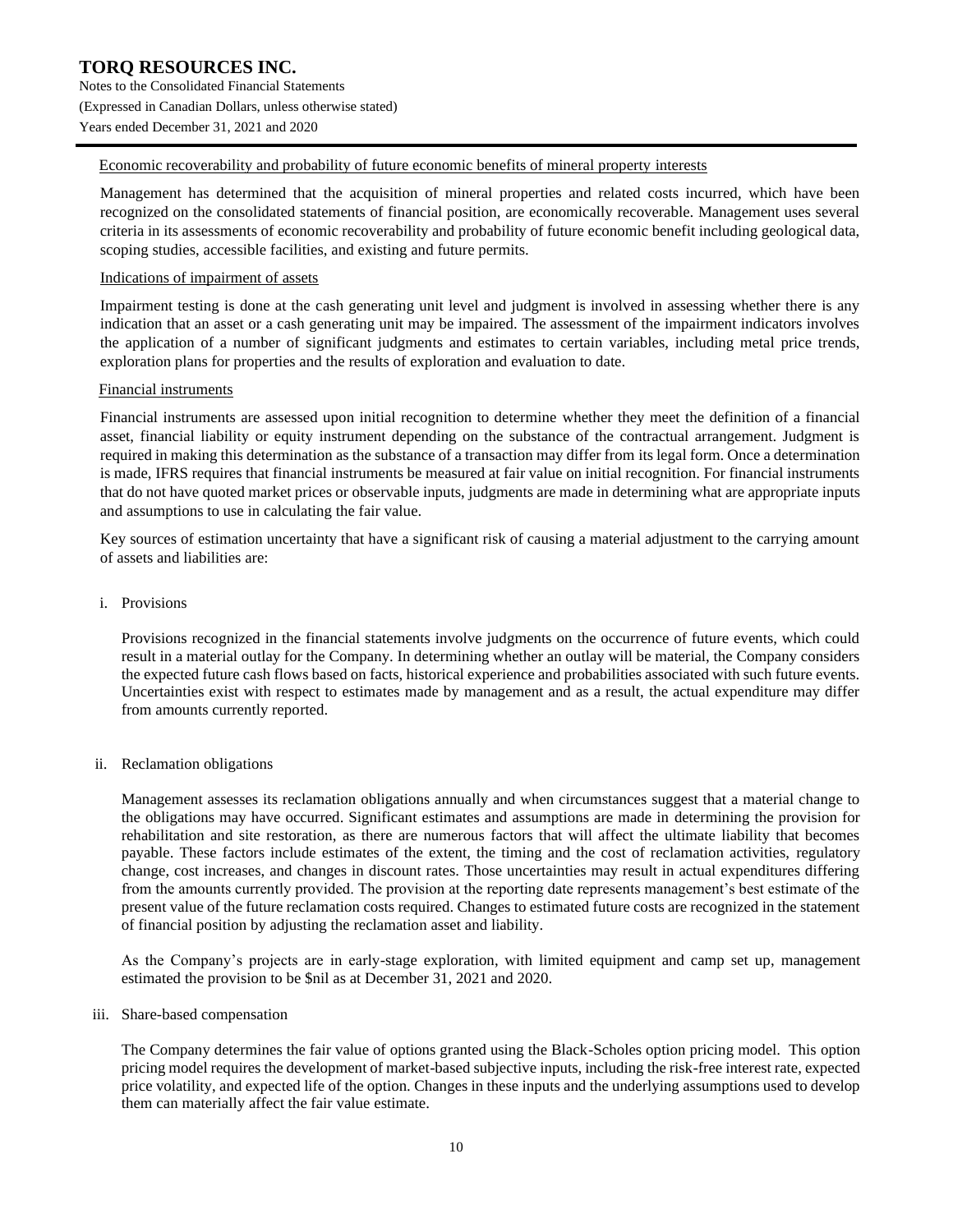Years ended December 31, 2021 and 2020

### iv. Income taxes

The provision for income taxes and composition of income tax assets and liabilities requires management's judgment. The application of income tax legislation also requires judgment in order to interpret legislation and to apply those findings to the Company's transactions.

v. Deferred tax assets and liabilities

Management judgment and estimates are required in assessing whether deferred tax assets and deferred tax liabilities are recognized in the consolidated statements of financial position. Judgments are made as to whether future taxable profits will be available in order to recognize deferred tax assets. Assumptions about the generation of future taxable profits depend on management's estimates of future cash flows. These depend on estimates of future production and sales volumes, commodity prices, reserves, operating costs, and other capital management transactions. These judgments and assumptions are subject to risk and uncertainty and changes in circumstances may alter expectations, which may impact the amount of deferred tax assets and deferred tax liabilities recognized on the consolidated statements of financial position and the benefit of other tax losses and temporary differences not yet recognized

# **NOTE 3 – SUMMARY OF SIGNIFICANT ACCOUNTING POLICIES**

a) Foreign currency translation

The financial statements of the Company and each of its subsidiaries are prepared in its functional currency determined on the basis of the primary economic environment in which such entities operate. The presentation and functional currency of the Company and each of its Canadian subsidiaries is the Canadian dollar, while the functional currency of its Peruvian and Chilean entities is the United States dollar.

Transactions in currencies other than the functional currency are recorded at the rates of exchange prevailing at the transaction dates. At each reporting date, monetary items denominated in foreign currencies are translated into the entity's functional currency at the prevailing rates and non-monetary items measured at historical cost are translated into the entity's functional currency at rates in effect at the date the transaction took place.

Exchange differences arising on the settlement of monetary items or on translating monetary items at rates different from those at which they were translated on initial recognition during the period or in previous financial statements are included in the consolidated statements of loss and comprehensive loss for the period in which they arise.

For subsidiaries whose functional currency differs from the presentation currency of the Company, foreign currency balances and transactions are translated into the presentation currency as follows:

- Assets and liabilities for each statement of financial position are translated at the closing rates at the date of that statement of financial position;
- Interest and other income and expenses for each statement representing profit or loss and other comprehensive income are translated at an exchange rate that approximates the exchange rates at the date of the transaction, determined to be the average rate for the period; and
- All resulting exchange rate differences are recognized in other comprehensive income.
- b) Financial instruments

The Company recognizes financial assets and liabilities on its consolidated statement of financial position when it becomes a party to the contract creating the asset or liability.

On initial recognition, all financial assets and liabilities are recorded by the Company at fair value, net of attributable transaction costs, except for financial assets and liabilities classified as FVTPL for which transaction costs are expensed in the period in which they are incurred.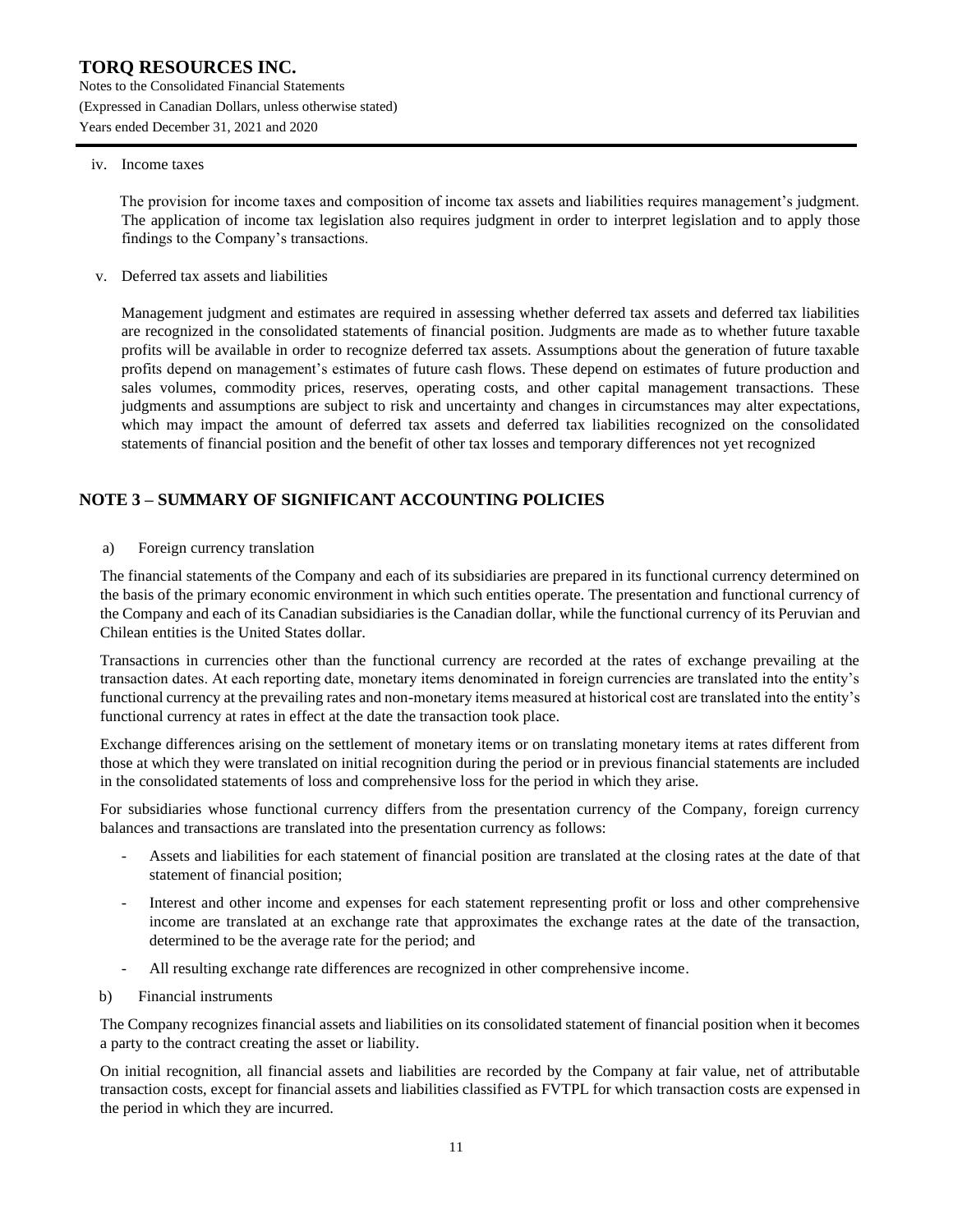Notes to the Consolidated Financial Statements (Expressed in Canadian Dollars, unless otherwise stated) Years ended December 31, 2021 and 2020

### Amortized cost

Financial assets that meet the following conditions are measured subsequently at amortized cost:

- the financial asset is held within a business model whose objective is to hold financial assets in order to collect contractual cash flows, and
- the contractual terms of the financial asset give rise on specified dates to cash flows that are solely payments of principal and interest on the principal amount outstanding.

The amortized cost of a financial asset is the amount at which the financial asset is measured at initial recognition minus the principal repayments, plus the cumulative amortization using effective interest method of any difference between that initial amount and the maturity amount, adjusted for any loss allowance. Interest income is recognized using the effective interest method.

The Company's financial assets classified as amortized cost include cash and amounts receivable.

### Fair value through other comprehensive income ("FVTOCI")

Financial assets that meet the following conditions are measured at FVTOCI:

- The financial asset is held within a business model whose objective is achieved by both collecting contractual cash flows and selling financial assets, and
- The contractual terms of the financial asset give rise on specified dates to cash flows that are solely payments of principal and interest on the principal amount outstanding.

The Company does not have any financial assets classified as FVTOCI at December 31, 2021.

On initial recognition, the Company may make an irrevocable election (on an instrument-by-instrument basis) to designate investments in equity instruments that would otherwise be measured at fair value through profit or loss to present subsequent changes in fair value in other comprehensive income. Designation at FVTOCI is not permitted if the equity investment is held for trading or if it is contingent consideration recognized by an acquirer in a business combination. Investments in equity instruments at FVTOCI are initially measured at fair value plus transaction costs. Subsequently, they are measured at fair value with gains and losses arising from changes in fair value recognized in other comprehensive income ("OCI"). The cumulative gain or loss is not reclassified to profit or loss on disposal of the equity instrument, instead, it is transferred to deficit.

Financial assets measured subsequently at fair value through profit or loss ("FVTPL")

By default, all other financial assets are measured subsequently at FVTPL.

The Company, at initial recognition, may also irrevocably designate a financial asset as measured at FVTPL if doing so eliminates or significantly reduces a measurement or recognition inconsistency that would otherwise arise from measuring assets or liabilities or recognizing the gains and losses on them on different bases.

Financial assets measured at FVTPL are measured at fair value at the end of each reporting period, with any fair value gains or losses recognized in profit or loss to the extent they are not part of a designated hedging relationship.

### Financial liabilities and equity

Debt and equity instruments are classified as either financial liabilities or as equity in accordance with the substance of the contractual arrangements and the definitions of a financial liability and an equity instrument.

An equity instrument is any contract that evidences a residual interest in the assets of the Company after deducting all its liabilities. Equity instruments issued by the Company are recognized at the proceeds received, net of direct issue costs. Repurchase of the Company's own equity instruments is recognized and deducted directly in equity. No gain or loss is recognized in profit or loss on the purchase, sale, issue or cancellation of the Company's own equity instruments.

Financial liabilities that are not contingent consideration of an acquirer in a business combination, held for trading or designated as at FVTPL, are measured at amortized cost using effective interest method.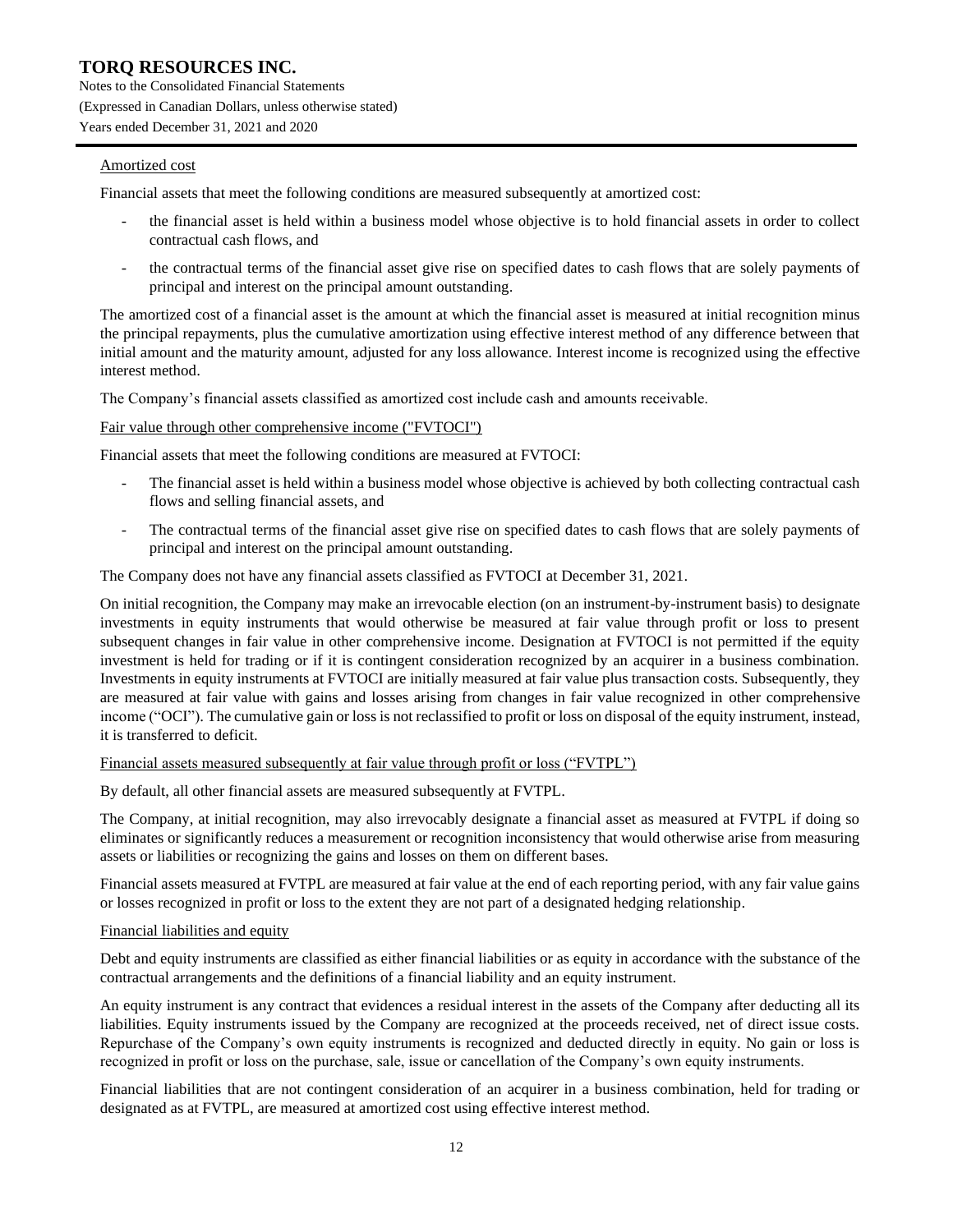Notes to the Consolidated Financial Statements (Expressed in Canadian Dollars, unless otherwise stated) Years ended December 31, 2021 and 2020

The Company's financial liabilities at amortized cost primarily include accounts payable and accrued liabilities.

### Financial instruments designated as hedging instruments

The Company does not currently apply nor have a past practice of applying hedge accounting to financial instruments.

### Impairment

The Company recognizes a loss allowance for expected credit losses on its financial assets. The amount of expected credit losses is updated at each reporting period to reflect changes in credit risk since initial recognition of the respective financial instruments.

### c) Mineral property interests

Title to mineral properties involves certain inherent risks due to the difficulties of determining the validity of certain claims as well as the potential for problems arising from the frequently ambiguous conveyancing historical characteristic of many properties, in addition the Company does not carry mineral property title insurance. The Company has investigated title to all of its mineral properties and, to the best of its knowledge, title to all of its properties is in good standing.

The Company accounts for mineral property interests in accordance with IFRS 6 – Exploration for and evaluation of mineral properties ("IFRS 6").

Costs directly related to acquiring the legal right to explore a mineral property including acquisition of licenses, mineral rights, and similar acquisition costs are recognized and capitalized as mineral property interests. Acquisition costs incurred in obtaining the legal right to explore a mineral property are deferred until the legal right is granted and thereon reclassified to mineral property interests. Transaction costs incurred in acquiring an asset are deferred until the transaction is completed and then included in the purchase price of the asset acquired.

Once the legal right to explore a property has been acquired, costs directly related to exploration and evaluation activities, including but not limited to researching and analyzing existing exploration data, conducting geological studies, exploration drilling and sampling, payments made to contractors and consultants in connection with the exploration and evaluation of the property, are expensed in the period in which they are incurred as exploration and evaluation costs on the consolidated statement of loss and comprehensive loss.

Costs not directly attributable to exploration and evaluation activities, including general administrative overhead costs, are expensed as administrative costs in the period in which they occur.

As the Company currently has no operational income, any incidental revenues earned in connection with exploration activities are applied as a reduction to exploration and evaluation costs.

When a project is deemed to no longer have commercially viable prospects to the Company, all capitalized acquisition costs in respect of that project are deemed to be impaired. As a result, those costs, in excess of the estimated recoverable amount, are written off to the consolidated statement of loss and comprehensive loss.

The Company assesses mineral property interests for impairment when facts and circumstances suggest that the carrying amount of the asset may exceed its recoverable amount. The recoverable amount is the higher of the asset's fair value less costs to sell and its value in use.

Once the technical feasibility and commercial viability of extracting the mineral resources has been determined, the property is considered to be a mine under development at which point the assets and further related costs no longer fall under the guidance of IFRS 6.

d) Impairment of non-financial assets

At each reporting date, the Company reviews the carrying amounts of its assets to determine whether there are any indicators of impairment. If any such indicator exists, the recoverable amount of the asset is estimated in order to determine the extent of the impairment, if any.

Where the asset does not generate cash inflows that are independent from other assets, the Company estimates the recoverable amount of the cash-generating unit ("CGU") to which the asset belongs. Any intangible asset with an indefinite useful life is tested for impairment annually and whenever there is an indication that the asset may be impaired. An asset's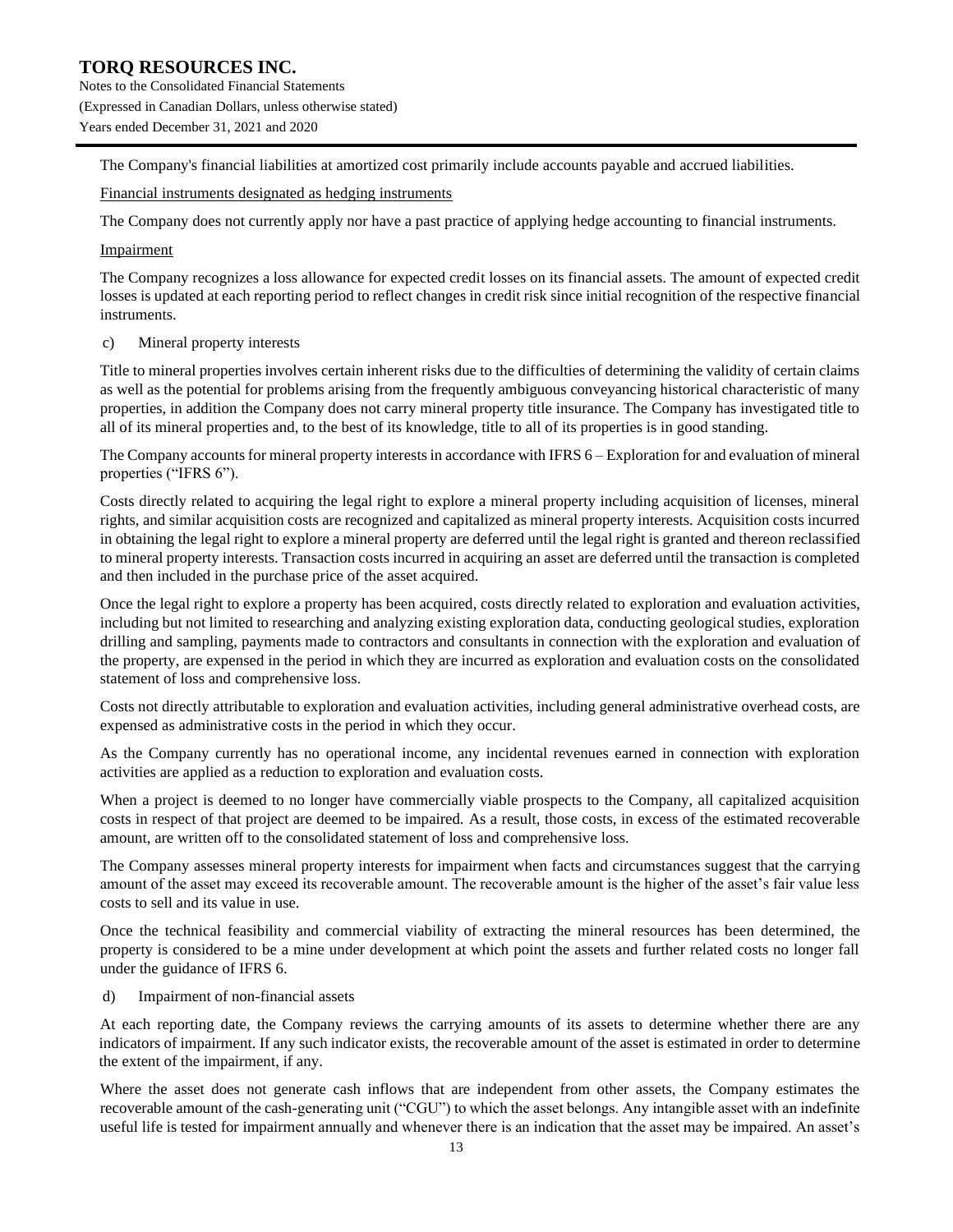Notes to the Consolidated Financial Statements (Expressed in Canadian Dollars, unless otherwise stated) Years ended December 31, 2021 and 2020

recoverable amount is the higher of fair value less costs of disposal and value in use. In assessing value in use, the estimated future cash flows are discounted to their present value, using a pre-tax discount rate that reflects current market assessments of the time value of money and the risks specific to the asset for which estimates of future cash flows have not been adjusted.

If the recoverable amount of an asset or CGU is estimated to be less than its carrying amount, the carrying amount is reduced to the recoverable amount and an impairment loss is recognized immediately in the consolidated statement of comprehensive loss. Where an impairment subsequently reverses, the carrying amount is increased to the revised estimate of recoverable amount but only to the extent that this does not exceed the carrying value that would have been determined if no impairment had previously been recognized. A reversal of impairment is recognized in the consolidated statement of comprehensive loss.

### e) Equipment

Equipment is stated at cost less accumulated depreciation and impairment losses. Depreciation is calculated using the straight-line method over the estimated useful lives as follows:

| • Vehicles                 | $5 - 7$ years |
|----------------------------|---------------|
| $\bullet$ Office equipment | $1 - 6$ years |
| $\bullet$ Furniture        | $1 - 6$ years |

### f) Provisions

Provisions are recorded when a present legal or constructive obligation exists as a result of past events where it is probable that an outflow of resources embodying economic benefit will be required to settle the obligation, and a reliable estimate of the amount of the obligation can be made.

### g) Loss per share

Basic loss per share is calculated by dividing net loss available to common shareholders by the weighted average number of common shares outstanding during the relevant period. Diluted loss per share is calculated by dividing net loss applicable to common shareholders by the weighted average number of diluted common shares outstanding during the year. Diluted common shares reflect the potential dilutive effect of exercising the share options and warrants based on the treasury share method.

### h) Share-based payments

From time to time, the Company grants share options to employees and non-employees. An individual is classified as an employee, versus a non-employee, when the individual is an employee for legal or tax purposes (direct employee) or provides services similar to those performed by a direct employee.

Where equity-settled share options are awarded to employees the fair value of the options, estimated using the Black-Scholes option pricing model, at the date of grant is charged to the net loss over the vesting period. Performance vesting conditions are taken into account by adjusting the number of equity instruments expected to vest at each reporting date so that, ultimately, the cumulative amount recognized over the vesting period is based on the number of options that eventually vest.

Where the terms and conditions of options are modified before they vest, the increase in the fair value of the options, measured immediately before and after the modification, is also charged to the net loss over the remaining vesting period.

Where equity instruments are granted to non-employees, they are recorded at the fair value of the goods or services received in the net loss, unless they are related to the issuance of shares. Amounts related to the issuance of shares are recorded as a reduction of share capital.

When the value of goods or services received in exchange for the share-based payment cannot be reliably estimated, the fair value is measured by use of a valuation model. The expected life used in the model is adjusted, based on management's best estimate, for the effects of non-transferability, exercise restrictions, and behavioural considerations.

All equity-settled share-based payments are reflected in share-based payment reserve, until exercised. Upon exercise shares are issued from treasury and the amount reflected in share-based payment reserve is credited to share capital along with any consideration paid.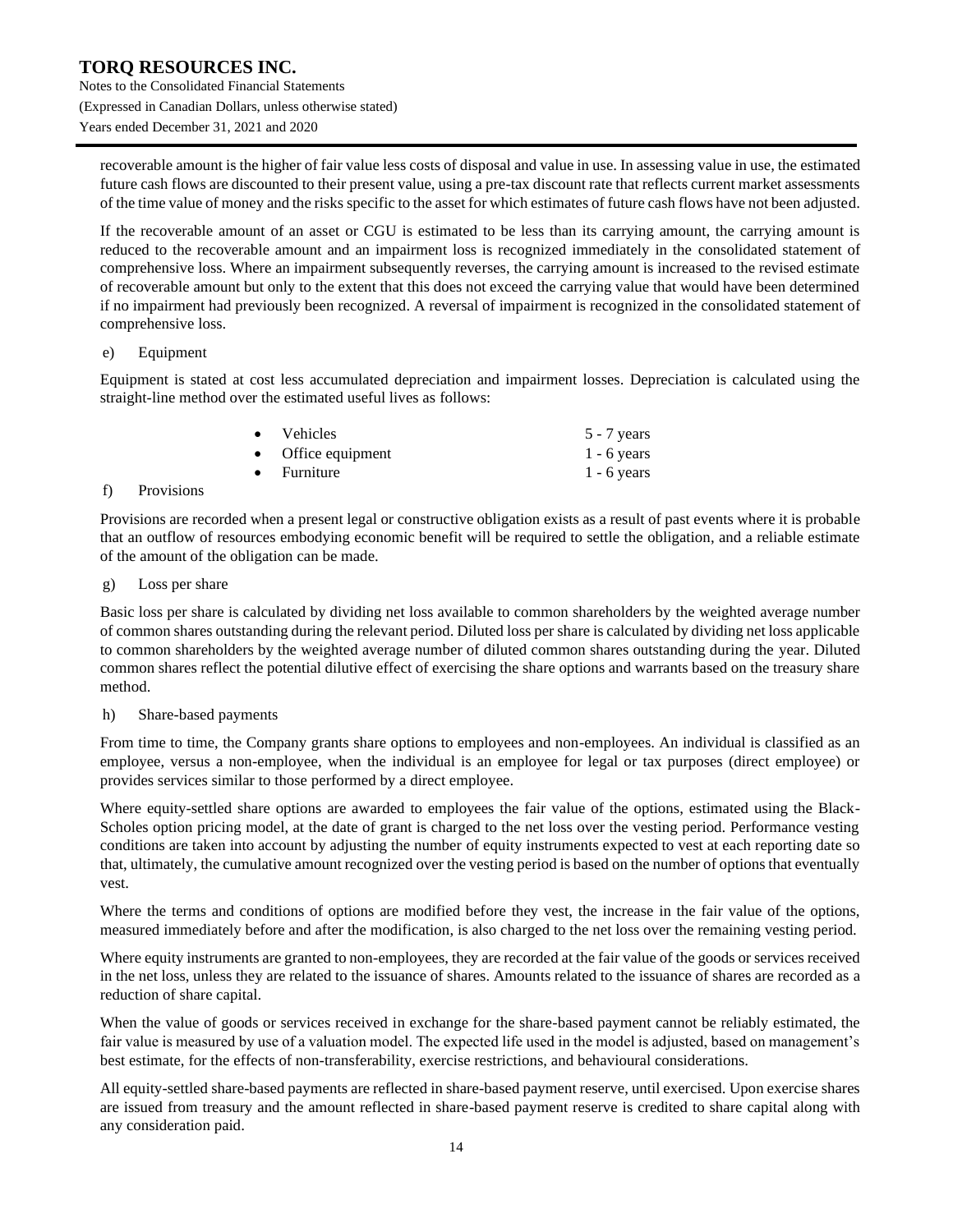Notes to the Consolidated Financial Statements (Expressed in Canadian Dollars, unless otherwise stated) Years ended December 31, 2021 and 2020

Where a grant of options is cancelled or settled during the vesting period, excluding forfeitures when vesting conditions are not satisfied, the Company immediately accounts for the cancellation as an acceleration of vesting and recognizes the amount that otherwise would have been recognized for services received over the remainder of the vesting period.

Any payment made to the employee on the cancellation is accounted for as the repurchase of an equity interest except to the extent the payment exceeds the fair value of the equity instrument granted, measured at the repurchase date. Any such excess is recognized as an expense.

### i) Income taxes

Income tax expense comprises current and deferred tax. Income tax is recognized in net loss except to the extent that it relates to a business combination, or items recognized directly in equity or in other comprehensive loss.

Current tax expense is the expected tax payable on the taxable income for the year, using tax rates enacted or substantively enacted at period end, adjusted for amendments to tax payable with regards to previous years.

Deferred tax is provided using the liability method, providing for temporary differences between the carrying amounts of assets and liabilities for financial reporting purposes and the amounts used for taxation purposes. The amount of deferred tax provided is based on the expected manner of realization or settlement of the carrying amount of assets and liabilities, using tax rates enacted or substantively enacted at the financial position statement date.

A deferred tax asset is recognized only to the extent that it is probable that future taxable profits will be available against which the asset can be utilized. To the extent that the Company does not consider it probable that a deferred tax asset will be recovered, a reduction in the asset is recognized. Deferred tax assets and liabilities are offset when there is a legally enforceable right to set off current tax assets against current tax liabilities and when they relate to income taxes levied by the same taxation authority and the Company intends to settle its current tax assets and liabilities on a net basis.

j) Comprehensive loss

Other comprehensive loss is the change in net assets arising from transactions and other events and circumstances from non-owner sources. Comprehensive loss comprises net loss and other comprehensive loss. Financial assets that are classified as FVTOCI (none as at December 31, 2021 or 2020) will have gains and losses included in other comprehensive loss. Foreign currency translation differences arising on translation of foreign subsidiaries are also included in other comprehensive loss.

k) Changes in accounting standards

The Company has adopted the following amended accounting standards and policies effective January 1, 2021:

### IBOR Reform and the Effects on Financial Reporting – Phase II

In August 2020, the Board issued Interest Rate Benchmark Reform—Phase 2, which amends IFRS 9, Financial Instruments, IAS 39, Financial Instruments: Recognition and Measurement, IFRS 7, Financial Instruments: Disclosures, IFRS 4, Insurance Contracts and IFRS 16, Leases. This amendment had no impact on the Company's consolidated financial statements.

### New and amended standards not yet effective:

Certain new accounting standards and interpretations have been issued but were not effective for the year ended December 31, 2021, and they have not been early adopted. The Company is currently assessing the new and amended standards' impact on its consolidated financial statements; however, they are not expected to have a material impact on the Company's current or future reporting periods.

### Annual Improvements to IFRSs 2018-2020 Cycle

Annual Improvements to IFRS Standards 2018–2020 makes amendments to the following standards and has an effective date of January 1, 2022: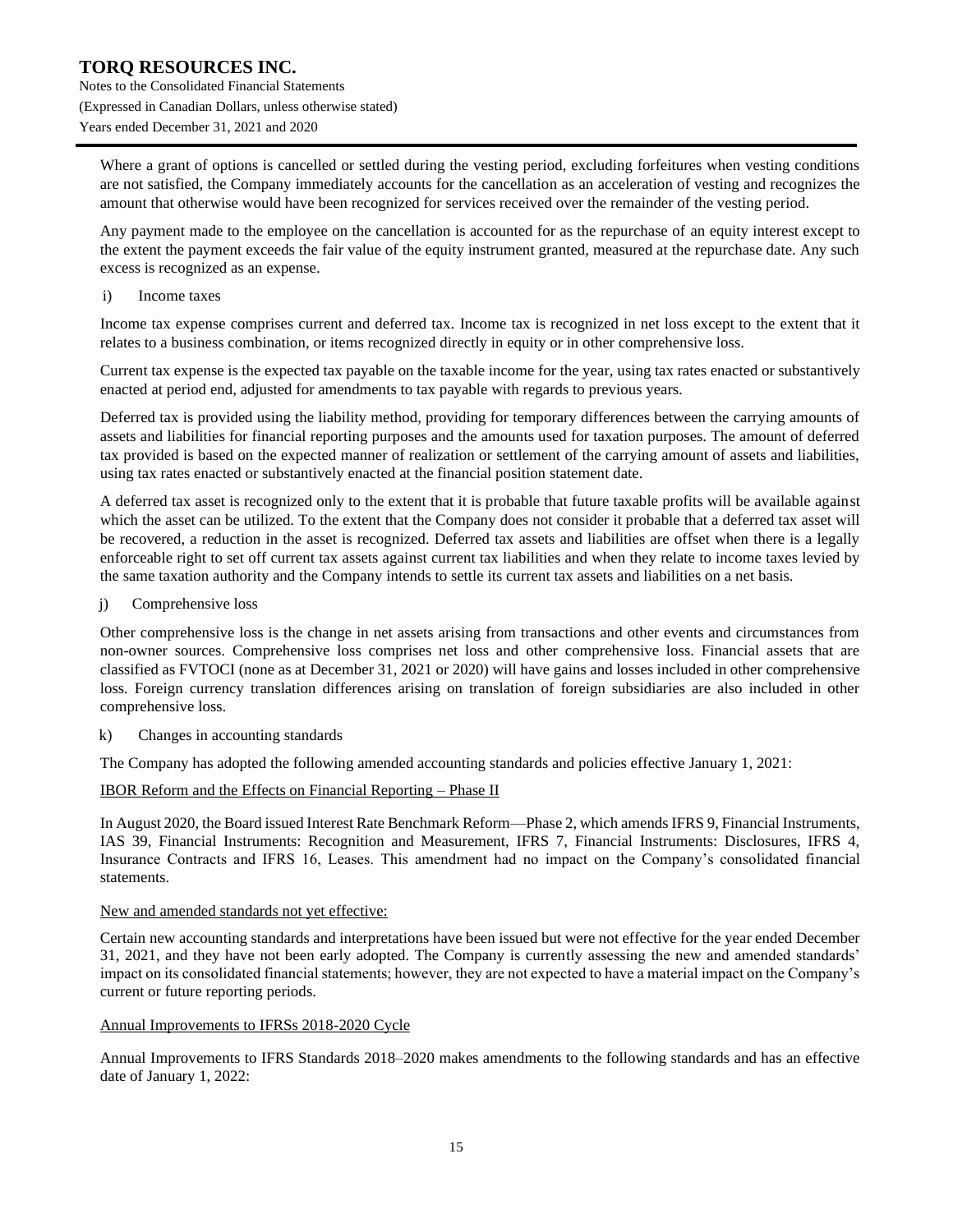Notes to the Consolidated Financial Statements (Expressed in Canadian Dollars, unless otherwise stated) Years ended December 31, 2021 and 2020

IFRS 1 - First-time Adoption of International Financial Reporting Standards: The amendment permits a subsidiary that applies paragraph D16(a) of IFRS 1 to measure cumulative translation differences using the amounts reported by its parent, based on the parent's date of transition to IFRS.

IFRS 9 - Financial Instruments: Fees in the '10 per cent' test for derecognition of financial liabilities. The amendment clarifies which fees an entity includes when it applies the '10 per cent' test in paragraph B3.3.6 of IFRS 9 in assessing whether to derecognise a financial liability. An entity includes only fees paid or received between the entity (the borrower) and the lender, including fees paid or received by either the entity or the lender on the other's behalf.

### Amendments to IAS 1 – Classification of Liabilities as Current or Non-current

The amendments to IAS 1 affect only the presentation of liabilities as current or non-current in the consolidated statements of financial position and not the amount or timing of recognition of any asset, liability, income, or expenses, or the information disclosed about those items.

The amendments clarify that the classification of liabilities as current or non-current is based on rights that are in existence at the end of the reporting period, specify that classification is unaffected by expectations about whether an entity will exercise its right to defer settlement of a liability, explain that rights are in existence if covenants are complied with at the end of the reporting period, and introduce a definition of "settlement" to make clear that settlement refers to the transfer to the counterparty of cash, equity instruments, other assets, or services.

The amendments are applied retrospectively for annual periods beginning on or after January 1, 2023, with early application permitted.

### Amendments to IAS 1 – Presentation of Financial Statements and IFRS Practice Statement 2 Making Materiality Judgements – Disclosure of Accounting Policies

The amendments change the requirements in IAS 1 with regard to disclosure of accounting policies. The amendments replace all instances of the term 'significant accounting policies' with 'material accounting policy information'. Accounting policy information is material if, when considered together with other information included in an entity's financial statements, it can reasonably be expected to influence decisions that the primary users of general purpose financial statements make on the basis of those financial statements.

The supporting paragraphs in IAS 1 are also amended to clarify that accounting policy information that relates to immaterial transactions, other events or conditions is immaterial and need not be disclosed. Accounting policy information may be material because of the nature of the related transactions, other events or conditions, even if the amounts are immaterial. However, not all accounting policy information relating to material transactions, other events or conditions is itself material.

The Board has also developed guidance and examples to explain and demonstrate the application of the 'four-step materiality process' described in IFRS Practice Statement 2.

The amendments to IAS 1 are effective for annual periods beginning on or after January 1, 2023, with earlier application permitted and are applied prospectively. The amendments to IFRS Practice Statement 2 do not contain an effective date or transition requirements.

### Amendments to IAS 8 – Accounting Policies, Changes in Accounting Estimates and Errors – Definition of Accounting Estimates

The amendments replace the definition of a change in accounting estimates with a definition of accounting estimates. Under the new definition, accounting estimates are "monetary amounts in financial statements that are subject to measurement uncertainty". The definition of a change in accounting estimates was deleted. However, the concept of changes in accounting estimates in the Standard was retained with the following clarifications:

• A change in accounting estimate that results from new information or new developments is not the correction of an error; and

• The effects of a change in an input or a measurement technique used to develop an accounting estimate are changes in accounting estimates if they do not result from the correction of prior period errors.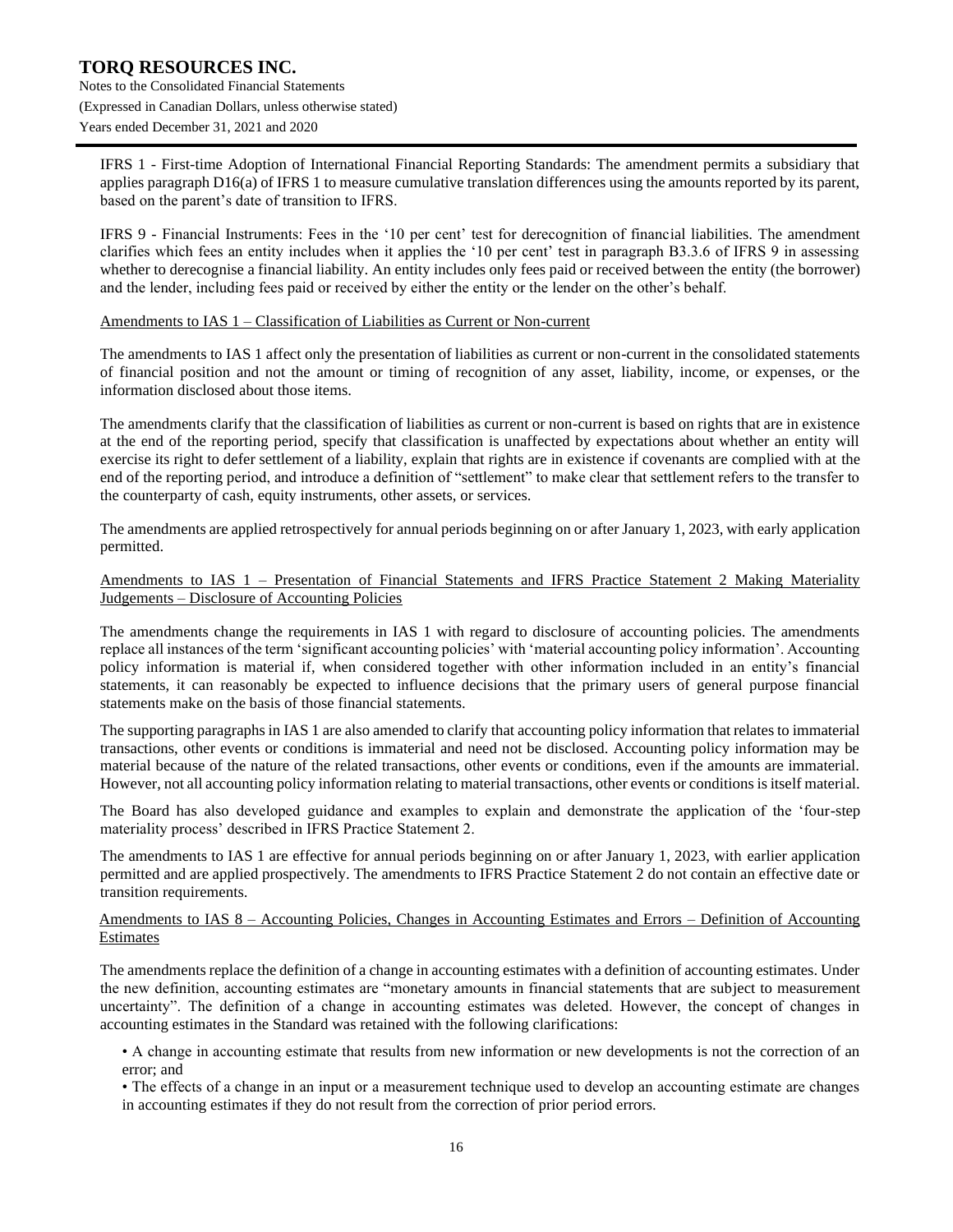Notes to the Consolidated Financial Statements (Expressed in Canadian Dollars, unless otherwise stated) Years ended December 31, 2021 and 2020

The amendments are effective for annual periods beginning on or after January 1, 2023, to changes in accounting policies and changes in accounting estimates that occur on or after the beginning of that period, with earlier application permitted.

# **NOTE 4 – EQUIPMENT**

|                                        | Total    |
|----------------------------------------|----------|
| <b>Balance as at December 31, 2020</b> |          |
| <b>Additions</b>                       | 415.529  |
| Depreciation                           | (32,723) |
| Currency translation adjustment        | 464      |
| Balance as at December 31, 2021        | 383,270  |

During the year ended December 31, 2021, the Company recorded \$23,067 (December 31, 2020 - \$nil) of depreciation in exploration and evaluation expense in the consolidated statements of loss and comprehensive loss.

### **NOTE 5 – MINERAL PROPERTY INTERESTS**

The Company's mineral property interests are composed of the following:

|                              | <b>Margarita</b><br><b>Project</b> | Andrea<br><b>Project</b> | <b>Santa Cecilia</b><br><b>Project</b> | <b>Total</b>  |
|------------------------------|------------------------------------|--------------------------|----------------------------------------|---------------|
| As at December 31, 2020      | -                                  |                          |                                        |               |
| Acquisition cost             | 103,747                            | 32,707                   | 141,706                                | 278,160       |
| Finder's fees shares         | 159,969                            |                          |                                        | 159,969       |
| Option payments              | 189,790                            | 132,038                  | 123,580                                | 445,408       |
| Foreign currency translation | 380                                | 1,081                    | 3,200                                  | 4,661         |
| As at December 31, 2021      | 453,886                            | 165,826                  | 268,486                                | \$<br>888,198 |

### (a) Margarita project

On March 8, 2021, the Company announced it had acquired the option to earn a 100% interest in the Margarita iron-oxidecopper-gold project ("Margarita Project") located in Chile, 65 kilometres ("km") north of the city of Copiapo. The Company acquired the rights that constitute the Margarita project through two option agreements: the Margarita claims and the La Cototuda claims.

Pursuant to the Margarita project option arrangement, the Company incurred finder's fees requiring the issuance of 466,667 common shares of the Company (the "Finder's Fee Shares") in separate tranches as follows: 81,250 shares were issued on April 7, 2021; 141,667 shares were issued on March 31, 2022, and the final 243,750 shares are to be issued on March 31, 2023. These Finder's Fee Shares have been recognized at a total fair value of \$159,969 within equity. Fair value of the first tranche of 81,250 shares was assessed as \$60,938 being the \$0.75 per share market price on the date of the Margarita project agreement as the shares were issued within 30 days of the agreement. The fair value of the remaining 385,417 shares was measured using the Black-Scholes pricing model.

### Margarita Claims

Under the option agreement, the Company can acquire a 100% interest in the Margarita claims by making cash payments totaling US\$6,200,000 over 66 months. The Company is required to incur work expenditures totaling US\$3,050,000 within 30 months of signing the definitive agreement, approximately US\$1.5 million of eligible work expenditures had been incurred as at December 31, 2021.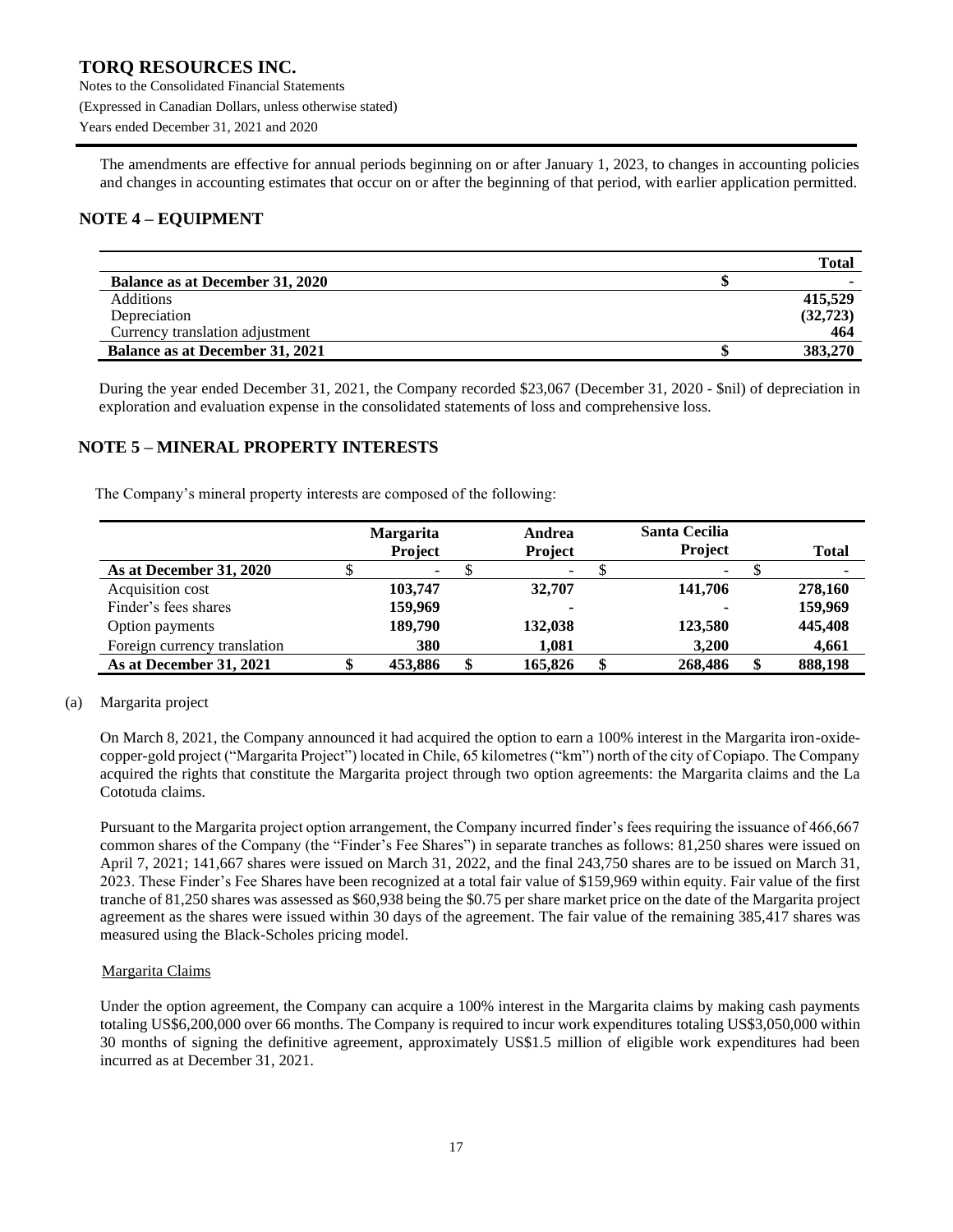Notes to the Consolidated Financial Statements (Expressed in Canadian Dollars, unless otherwise stated) Years ended December 31, 2021 and 2020

|                                                         |   | <b>Cash payments</b><br>(US\$) | Work expenditures<br>requirement<br>(US\$) |
|---------------------------------------------------------|---|--------------------------------|--------------------------------------------|
| April 20, 2021 (paid C\$62,445)                         | S | 50,000                         | \$                                         |
| August 22, 2021 (paid C\$64,280, work requirements met) |   | 50,000                         | 400,000                                    |
| August 22, 2022                                         |   | 100,000                        | 1,150,000                                  |
| August 22, 2023                                         |   | 300,000                        | 1,500,000                                  |
| August 22, 2024                                         |   | 1,200,000                      |                                            |
| August 22, 2025                                         |   | 2,000,000                      |                                            |
| August 22, 2026                                         |   | 2,500,000                      |                                            |
|                                                         |   | 6,200,000                      | \$<br>3,050,000                            |

The Margarita claims are subject to a net smelter return ("NSR") royalty of 1.0%, half of which can be repurchased by the Company, at the Company's discretion, for US\$2,000,000.

### La Cototuda Claims

Under the La Cototuda option agreement, the Company can acquire a 100% interest in the La Cototuda claims by making cash payments totaling US\$900,000 over 36 months as follows:

|                                                           | <b>Cash payments</b><br>(US\$) |
|-----------------------------------------------------------|--------------------------------|
| February 23, 2021 (paid C\$63,065)                        | 50,000                         |
| February 23, 2022 (paid subsequent to year end C\$31,795) | 25,000                         |
| August 23, 2022                                           | 225,000                        |
| February 23, 2023                                         | 250,000                        |
| February 23, 2024                                         | 350,000                        |
|                                                           | 900,000                        |

The schedule of the La Cototuda option payments were amended subsequent to the year end and the table above shows the commitments as agreed at the issue date of these consolidated financial statements.

### (b) Andrea project

On May 25, 2021, the Company announced it had acquired the option to earn a 100% interest in the Andrea copper porphyry project ("Andrea Project") located in northern Chile, 100 km east of the city of La Serena. The Company acquired the rights that constitute the Andrea project through three option agreements.

Under the option agreements the Company can acquire a 100% interest in Andrea, subject to NSR, through cash payments as follows:

|                                 | <b>Cash payments</b> |
|---------------------------------|----------------------|
|                                 | (US\$)               |
| July 23, 2021 (paid C\$132,038) | \$<br>105,000        |
| May 24, 2022                    | 135,000              |
| May 24, 2023                    | 185,000              |
| May 24, 2024                    | 300,000              |
| May 24, 2025                    | 1,000,000            |
| May 24, 2026                    | 4,275,000            |
|                                 | \$<br>6,000,000      |

The Andrea project option agreements include an NSR of 1.5%, which can be repurchased by the Company, at the Company's discretion, for US\$3,000,000.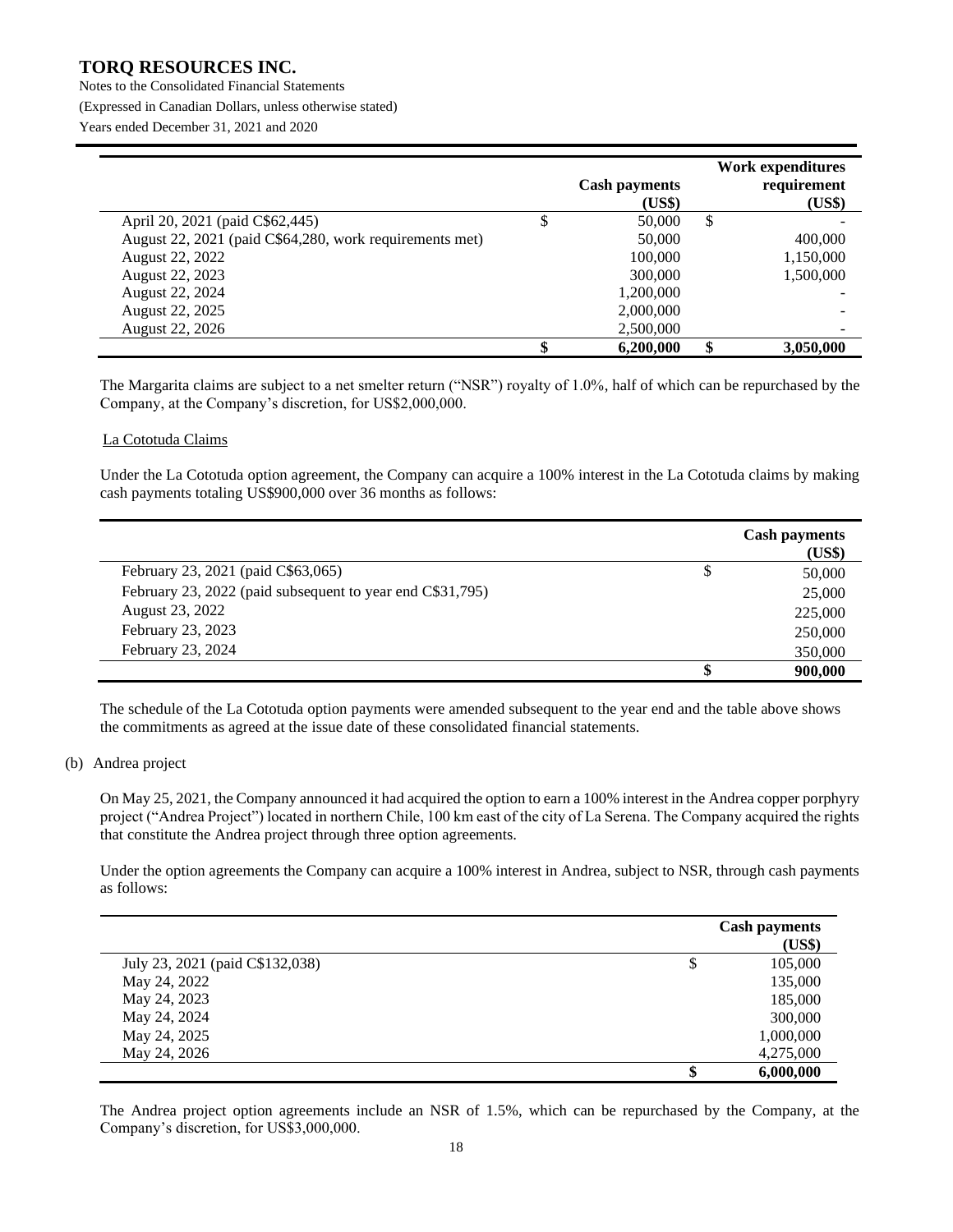### (c) Santa Cecilia project

On October 21, 2021, the Company announced that it has acquired an option to earn a 100% interest in the 3,250-hectare Santa Cecilia gold-copper project ("Santa Cecilia"), located approximately 100 km east of the city of Copiapo in northern Chile. The project is in the southern region of the world-class Maricunga belt and immediately north of the El Indio belt.

Under the option agreement the Company can acquire 100% interest in the project, through cash payments as follows:

|                                    | <b>Cash payments</b> |
|------------------------------------|----------------------|
|                                    | (US\$)               |
| October 21, 2021 (paid C\$123,580) | \$<br>100,000        |
| October 21, 2022                   | 300,000              |
| October 21, 2024                   | 600,000              |
| October 21, 2025                   | 1,000,000            |
| October 21, 2026                   | 3,000,000            |
| October 21, 2027                   | 5,000,000            |
| October 21, 2028                   | 15,000,000           |
|                                    | \$<br>25,000,000     |

Under the option agreement, the Company is also committed to the following work expenditures, which are scheduled from the date the Company obtains the necessary permits, which includes both drill permits and social license from indigenous communities located in the area of interest, to start its exploration campaigns.

| Date from obtaining permits, within | <b>Work Expenditures</b><br>(US\$) |
|-------------------------------------|------------------------------------|
| 12 months                           | \$<br>3,000,000                    |
| 24 months                           | 4,500,000                          |
| 36 months                           | 8,000,000                          |
|                                     | \$<br>15,500,000                   |

The option agreement includes an NSR of 3%, half of which is buyable once the option is executed for a price that will be based on the fair value of the project, determined by mutual agreement between the parties.

### **NOTE 6 – EXPLORATION AND EVALUATION**

#### (a) Margarita project

A summary of exploration and evaluation costs for the Margarita project during the years ended December 31, 2021 and 2020 is as follows:

|                                              | <b>Year ended December 31,</b> |   |      |  |
|----------------------------------------------|--------------------------------|---|------|--|
|                                              | 2021                           |   | 2020 |  |
| Geological consulting, salaries and wages    | \$<br>761,086                  | S |      |  |
| Geophysics, sampling and assays              | 235,055                        |   |      |  |
| Share-based compensation                     | 143,148                        |   |      |  |
| Travel, meals and accommodation              | 89,776                         |   |      |  |
| Environmental and permitting                 | 44,643                         |   |      |  |
| Project support costs                        | 347,410                        |   |      |  |
| Equipment, vehicles, rent and field supplies | 24,501                         |   |      |  |
| <b>Drilling</b>                              | 108,594                        |   |      |  |
|                                              | 1,754,213                      |   |      |  |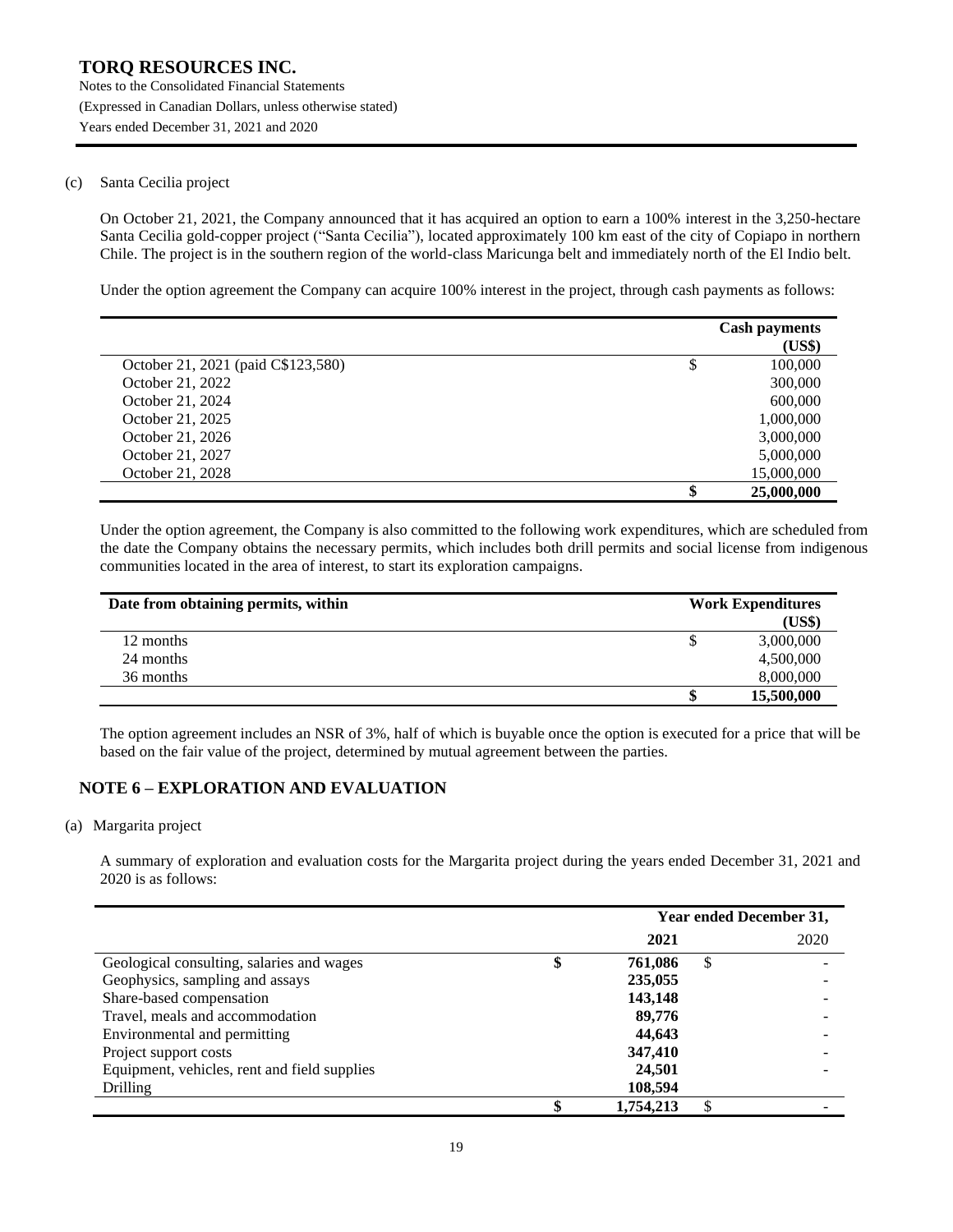Notes to the Consolidated Financial Statements (Expressed in Canadian Dollars, unless otherwise stated) Years ended December 31, 2021 and 2020

### (b) Andrea project

A summary of exploration and evaluation costs for the Andrea project during the years ended December 31, 2021 and 2020 is as follows:

|                                              | Year ended December 31, |    |      |  |
|----------------------------------------------|-------------------------|----|------|--|
|                                              | 2021                    |    | 2020 |  |
| Geological consulting, salaries and wages    | 89.523                  | ъD |      |  |
| Share-based compensation                     | 13,342                  |    |      |  |
| Environmental and permitting                 | 10,588                  |    |      |  |
| Travel, meals and accommodation              | 1,606                   |    |      |  |
| Equipment, vehicles, rent and field supplies | 1,541                   |    |      |  |
| Project support costs                        | 6.468                   |    |      |  |
|                                              | 123,068                 |    |      |  |

### (a) Santa Cecilia project

A summary of exploration and evaluation costs for the Santa Cecilia project during the years ended December 31, 2021 and 2020 is as follows:

|                                           | Year ended December 31, |  |      |  |
|-------------------------------------------|-------------------------|--|------|--|
|                                           | 2021                    |  | 2020 |  |
| Geological consulting, salaries and wages | 254,979                 |  |      |  |
| Share-based compensation                  | 12,928                  |  |      |  |
| Travel, meals and accommodation           | 2,718                   |  |      |  |
| Environmental and permitting              | 43,293                  |  |      |  |
| Project support costs                     | 23,045                  |  |      |  |
|                                           | 336,963                 |  |      |  |

# **NOTE 7 – PROJECT INVESTIGATION**

|                                              |   | Year ended December 31, |    |         |  |
|----------------------------------------------|---|-------------------------|----|---------|--|
|                                              |   | 2021                    |    | 2020    |  |
| Geological consulting, salaries and wages    | Φ | 214,168                 | -S | 458,469 |  |
| Share-based compensation                     |   | 47,507                  |    | 63,567  |  |
| Travel, meals and accommodation              |   | 280                     |    | 60,092  |  |
| Environmental and permitting                 |   | 9,952                   |    |         |  |
| Project support                              |   | 17,911                  |    | 19,912  |  |
| Equipment, vehicles, rent and field supplies |   | 2,779                   |    | 40,808  |  |
| Assays                                       |   |                         |    | 28,397  |  |
|                                              |   | 292,597                 |    | 671,245 |  |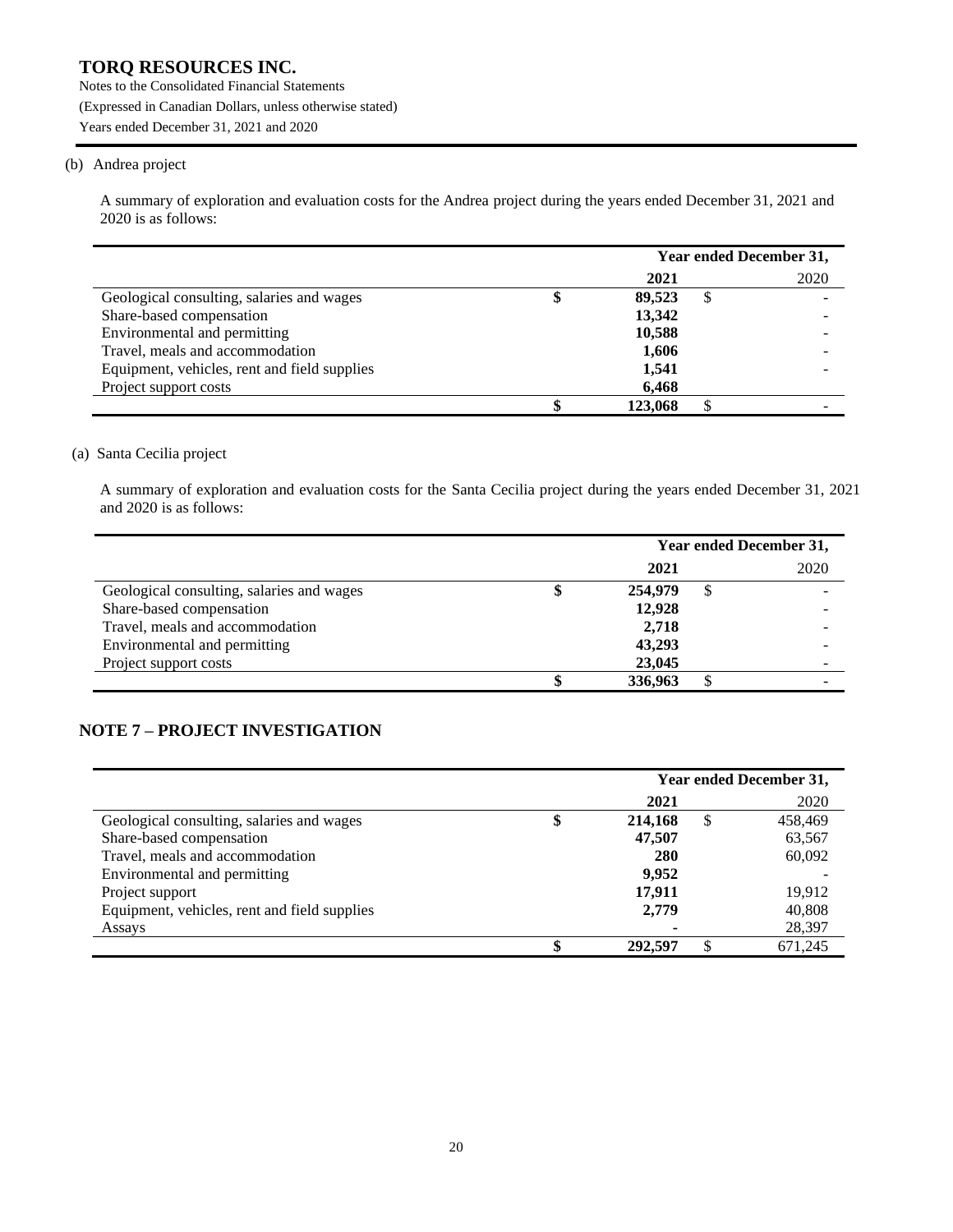Notes to the Consolidated Financial Statements (Expressed in Canadian Dollars, unless otherwise stated) Years ended December 31, 2021 and 2020

### **NOTE 8 – SHARE CAPITAL**

### (a) Authorized

Unlimited common shares without par value.

### (b) Common share issuances

During the year ended December 31, 2021, the Company issued 81,250 common shares with a \$60,938 fair value, pursuant to the Margarita project finder's fee agreement (see Note 5 (a)).

During the year ended December 31, 2021, the Company issued 75,000 common shares pursuant to share options exercised at a weighted average price of \$0.56 for gross proceeds of \$42,300. The associated fair value of \$17,809 was reclassified from share option reserve and transferred to share capital.

During the prior year ended December 31, 2020, the Company issued 35,000 common shares as a result of share options exercised with a weighted average exercise price of \$0.50 for gross proceeds of \$17,500 with \$8,785 attributable to these share options transferred from the share option reserve and transferred to share capital.

### (c) Shares to be issued

As discussed in Note 5(a), the Company incurred finder's fees requiring issuance of 466,667 common shares of the Company in relation to the Margarita project option agreement. These shares are to be issued in three tranches; during the twelve months ended December 31, 2021, 81,250 of these shares were issued with \$60,938 reclassified from shares to be issued to share capital, 141,667 shares were issued on March 31, 2022, and the remaining 243,750 shares are to be issued to the finders in 2023.

### **NOTE 9 – SHARE OPTION RESERVE**

### Share-based options

The Company maintains a Rolling Share-based Option Plan providing for the issuance of share options up to 10% of the Company's issued and outstanding common shares. The Company may grant from time to time share options to its directors, officers, employees and other service providers. Typically, 25% of the share options vest on the date of the grant and then 12.5% vest every three months thereafter for a total vesting period of 18 months.

The continuity of the share options issued and outstanding is as follows:

|                                | <b>Number of share</b><br>options | Weighted average<br>exercise price |
|--------------------------------|-----------------------------------|------------------------------------|
|                                |                                   |                                    |
| Outstanding, December 31, 2019 | 6,370,000                         | \$<br>0.82                         |
| Granted                        | 550,000                           | 0.60                               |
| Exercised                      | (35,000)                          | 0.50                               |
| Expired                        | (30,000)                          | 0.85                               |
| Forfeited                      | (8, 125)                          | 0.62                               |
| Outstanding, December 31, 2020 | 6.846.875                         | 0.81                               |
| Granted                        | 2,420,000                         | 0.80                               |
| Exercised                      | (75,000)                          | 0.56                               |
| Expired                        | (1,384,375)                       | 0.85                               |
| Forfeited                      | (62,500)                          | 0.77                               |
| Outstanding, December 31, 2021 | 7,745,000                         | \$<br>0.80                         |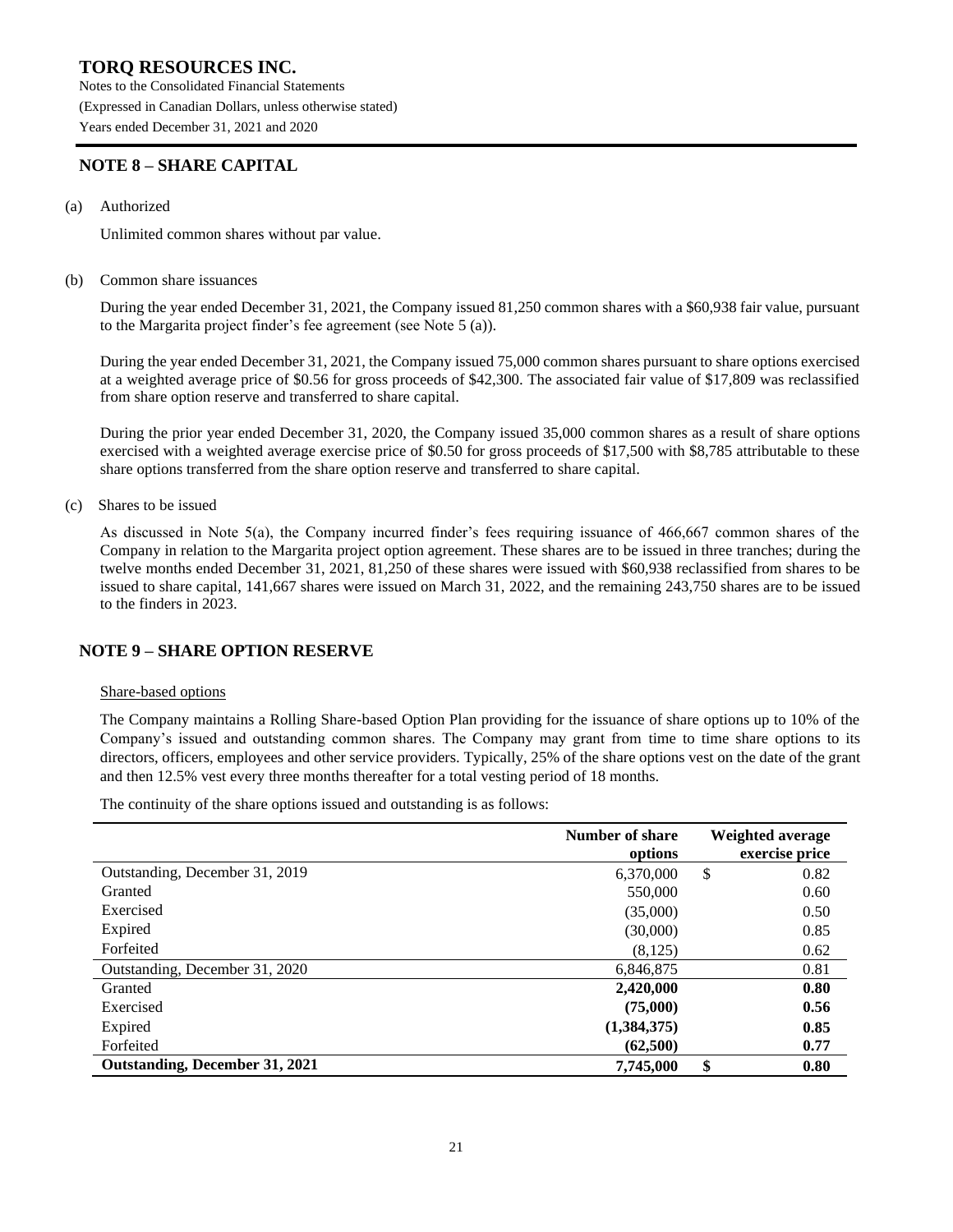Notes to the Consolidated Financial Statements (Expressed in Canadian Dollars, unless otherwise stated) Years ended December 31, 2021 and 2020

| <b>Outstanding</b> |           |    |          | <b>Exercisable</b> |           |            |              |
|--------------------|-----------|----|----------|--------------------|-----------|------------|--------------|
|                    | Number of |    |          | Remaining          | Number of |            | Remaining    |
|                    | share     |    | Exercise | contractual        | share     | Exercise   | contractual  |
| Expiry date        | options   |    | price    | life (years)       | options   | price      | life (years) |
| Aug 30, 2022       | 4,500,000 | \$ | 0.85     | 0.66               | 4,500,000 | \$<br>0.85 | 0.66         |
| Sep 21, 2023       | 125,000   |    | 0.50     | 1.72               | 125,000   | 0.50       | 1.72         |
| Apr 1, 2024        | 250,000   |    | 0.50     | 2.25               | 250,000   | 0.50       | 2.25         |
| May 25, 2025       | 400,000   |    | 0.58     | 3.40               | 400,000   | 0.58       | 3.40         |
| Jun 25, 2025       | 150.000   |    | 0.66     | 3.48               | 150,000   | 0.66       | 3.48         |
| Apr 7, 2026        | 1,355,000 |    | 0.77     | 4.27               | 677,500   | 0.77       | 4.27         |
| Sep 3, 2026        | 375,000   |    | 0.82     | 4.68               | 140.625   | 0.82       | 4.68         |
| Nov 24, 2026       | 590,000   |    | 0.86     | 4.90               | 147,500   | 0.86       | 4.90         |
|                    | 7,745,000 | \$ | 0.80     | 2.08               | 6.390.625 | \$<br>0.80 | 1.55         |

As at December 31, 2021, the number of share options outstanding and exercisable was:

The Company uses the fair value method of accounting for all share-based payments to directors, officers, employees and others providing similar services. During the year ended December 31, 2021 and 2020, the Company recognized sharebased compensation expense as follows:

|                                             | <b>Year ended December 31,</b> |    |                          |  |
|---------------------------------------------|--------------------------------|----|--------------------------|--|
|                                             | 2021                           |    | 2020                     |  |
| Included in:                                |                                |    |                          |  |
| Fees, salaries, and other employee benefits | \$<br>478,495                  | S  | 68,549                   |  |
| Exploration and evaluation                  | 169,418                        |    | $\overline{\phantom{0}}$ |  |
| Project investigation                       | 47.507                         |    | 63,568                   |  |
| Marketing                                   | 48,347                         |    | ۰                        |  |
|                                             | 743,767                        | \$ | 132.117                  |  |

The fair value of the share options granted during the years ended December 31, 2021 and 2020 was estimated using the Black-Scholes option valuation model with the following assumptions on a weighted average basis:

|                          |          | Year ended December 31, |  |  |
|--------------------------|----------|-------------------------|--|--|
|                          | 2021     | 2020                    |  |  |
| Risk-free interest rate  | $1.07\%$ | 0.36%                   |  |  |
| Expected dividend yield  | Nil      | Nil                     |  |  |
| Share price volatility   | 69%      | 70%                     |  |  |
| Expected life in years   | 5.0      | 5.0                     |  |  |
| Expected forfeiture rate | $4.52\%$ | Nil                     |  |  |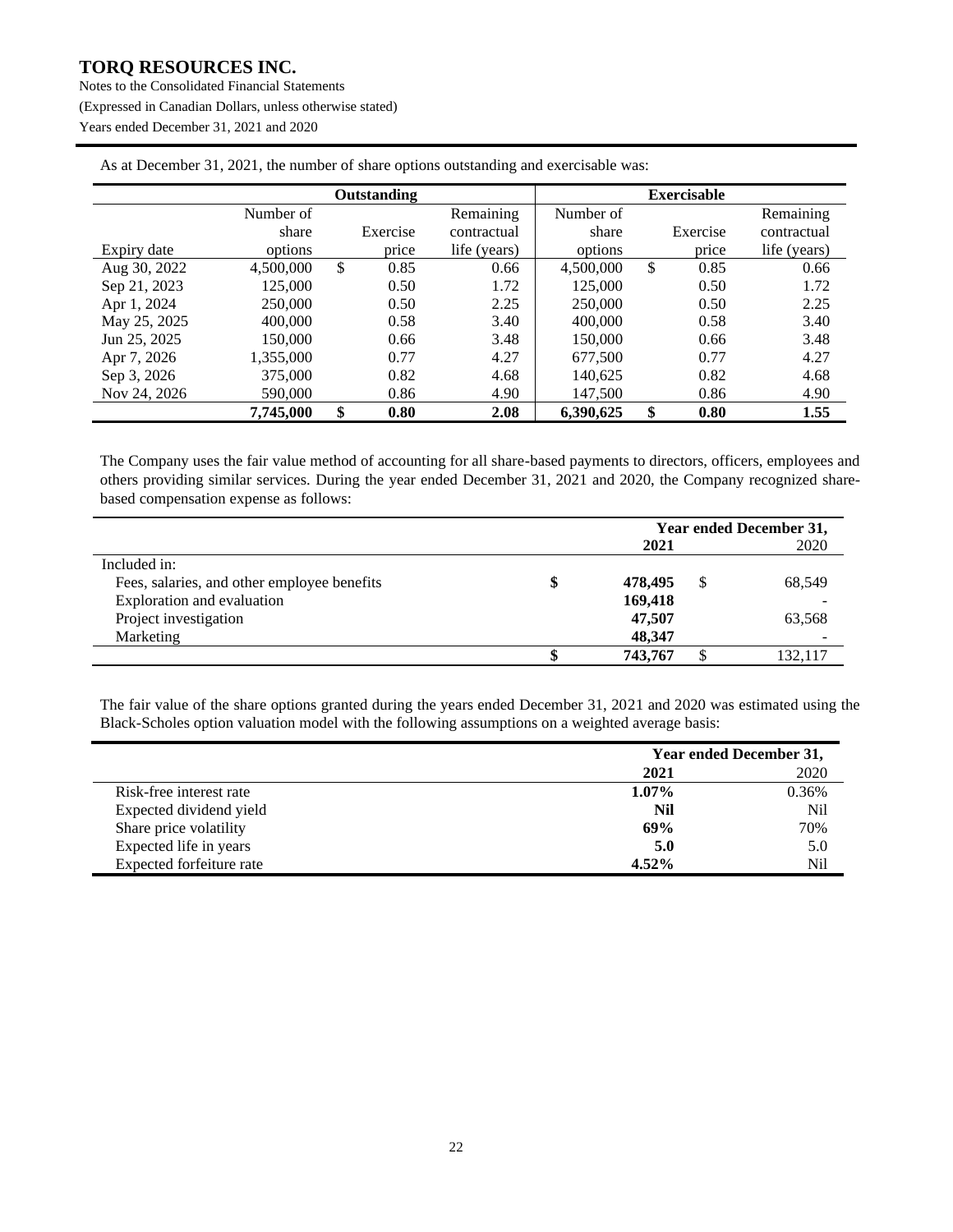Notes to the Consolidated Financial Statements (Expressed in Canadian Dollars, unless otherwise stated) Years ended December 31, 2021 and 2020

# **NOTE 10 – RELATED PARTY TRANSACTIONS**

All transactions with related parties have occurred in the normal course of operations. All amounts payable and receivable are unsecured, non-interest bearing and have no specific terms of settlement, unless otherwise noted.

|                                                           | <b>Year ended December 31,</b> |   |         |  |
|-----------------------------------------------------------|--------------------------------|---|---------|--|
|                                                           | 2021                           |   | 2020    |  |
| Universal Mineral Services Ltd. ("UMS")                   |                                |   |         |  |
| Included in the statement of loss and comprehensive loss: |                                |   |         |  |
| Exploration and evaluation                                | \$<br>72.929                   | S |         |  |
| Fees, salaries and other employee benefits                | 274,003                        |   | 222,382 |  |
| Marketing and investor relations                          | 49,943                         |   | 49,987  |  |
| Office and administration                                 | 260,963                        |   | 166,567 |  |
| Project investigation                                     | 57,318                         |   | 406,525 |  |
| Legal and professional                                    | 16,690                         |   | 12,985  |  |
| Regulatory, transfer agent and shareholder information    | 95                             |   | 123     |  |
| <b>Total transactions for the year</b>                    | 731,941                        |   | 858,569 |  |

UMS provides geological, financial and transactional advisory services as well as administrative services to the Company on an ongoing, cost recovery basis. Having these services available through UMS on an as needed basis, allows the Company to maintain a more efficient and cost-effective corporate overhead structure by hiring fewer full-time employees and engaging outside professional advisory firms less frequently. The agreement has an indefinite term and can be terminated by either party upon providing due notice. During the year ended December 31, 2021, UMS entered into an office lease agreement with a term of ten years, for which certain rent expenses will be payable by the Company. As at December 31, 2021 the Company expects to incur approximately \$1.3 million in respect of its share of future rent.

Throughout the years ended December 31, 2021, and 2020, UMS was owned by Ivan Bebek and Shawn Wallace who are directors of Torq. On December 31, 2021, these two shareholders sold their shares in UMS for nominal consideration and at the same time resigned as directors of UMS. Steve Cook, who acquired the UMS shares, is also a director of Torq and on the date of transfer also took over as sole director of UMS. On April 1, 2022, UMS was restructured whereby Mr. Cook transferred his ownership equally to the four public companies which share its services, including Torq. As a result, Torq now has a 25% shareholding in its shared service company, UMS, which it purchased for nominal consideration.

As at December 31, 2021, the Company's accounts payable and accrued liabilities include an amount owing to UMS of \$115,446 (December 31, 2020 - \$121,576). In addition, the Company has \$458,112 on deposit with UMS, recognized within prepaid expenses and deposits as at December 31, 2021 (December 31, 2020 - \$150,000).

### Key management compensation

In addition to the transactions disclosed above, the Company provided the following compensation to key management. Due to changes in management structure, and executives who are employed part time with the Company, the full time equivalent for the year ended December 31, 2021, was 3.7 executives and 3.3 non-executive directors (December 31, 2020: 2.2 executives and 3 non-executive directors).

|                                                 |              |  | Year ended December 31, |  |
|-------------------------------------------------|--------------|--|-------------------------|--|
|                                                 | 2020<br>2021 |  |                         |  |
| Salaries and other employee benefits            | 877,866      |  | 521,128                 |  |
| Directors' fees paid to non-executive directors | 79,666       |  | 31,208                  |  |
| Share-based compensation                        | 283,415      |  | 106,380                 |  |
|                                                 | 1,240,947    |  | 658,716                 |  |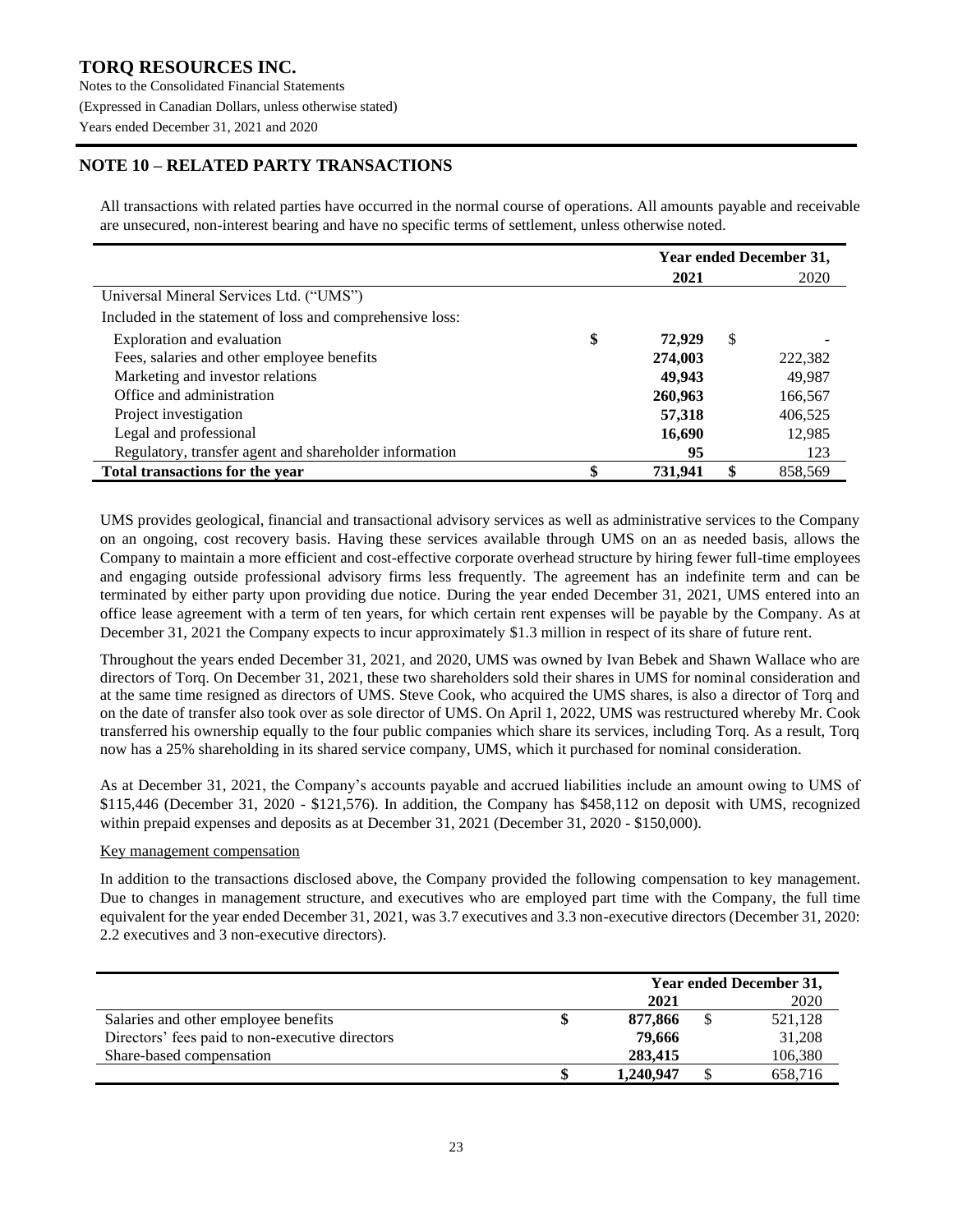Notes to the Consolidated Financial Statements (Expressed in Canadian Dollars, unless otherwise stated) Years ended December 31, 2021 and 2020

# **NOTE 11 – FINANCIAL INSTRUMENTS**

Financial instruments are evaluated under a fair value hierarchy that reflects the significance of inputs in making fair value measurements as follows:

Level 1 – Quoted prices in active markets for identical assets or liabilities. Level 2 – Inputs other than quoted prices included in Level 1 that are observable for the asset or liability, either directly (market prices) or indirectly (derived from market prices). Level 3 – Inputs for the asset or liability are not based upon observable market data.

As at December 31, 2021, the Company's financial instruments consist of cash, accounts receivable, and accounts payable and accrued liabilities. The fair values of these assets and liabilities approximate their carrying values due to their shortterm maturity.

The Company's financial instruments are exposed to credit risk, liquidity risk and market risks, which include foreign currency risk and interest rate risk. As at December 31, 2021, the primary risks were as follows:

(a) Liquidity risk

This is the risk that the Company will encounter difficulty in meeting obligations associated with financial liabilities that are settled by delivering cash or another financial asset. As at December 31, 2021, the Company has working capital of \$2,037,479 (December 31, 2020 - \$8,891,931) and held cash of \$1,899,324 (December 31, 2020 - \$8,748,073), which is entirely unrestricted.

On March 18, 2022, the Company announced it had completed a non-brokered private placement for gross proceeds of \$5,275,050 which consisted of 7,033,400 equity units at an offering price of \$0.75 (see Note 16).

(b) Market risk

This is the risk that the fair value of future cash flows of a financial instrument will fluctuate because of changes in market prices. The significant market risk to which the Company is exposed is:

i- Foreign currency risk

The Company is exposed to currency risk by having balances and transactions in currencies that are different from its functional currency.

As at December 31, 2021 and 2020, the Company's foreign currency exposure related to its financial assets and liabilities held in USD and in Chilean Pesos ("CLP") is respectively as follows, noting that the Canadian parent company is exposed to USD foreign currency risk with CAD functional currency and the Chilean subsidiaries with USD functional currency are exposed to CLP foreign currency risk:

|                                          | December 31, | December 31, |
|------------------------------------------|--------------|--------------|
| In CAD                                   | 2021         | 2020         |
| Period end exchange rate CAD per USD     | 1.2678       | 1.2732       |
| Cash                                     | 80,797       | 1,529,926    |
| Accounts payable and accrued liabilities |              |              |
|                                          | (74.924)     |              |
|                                          | 5,873        | 1,529,926    |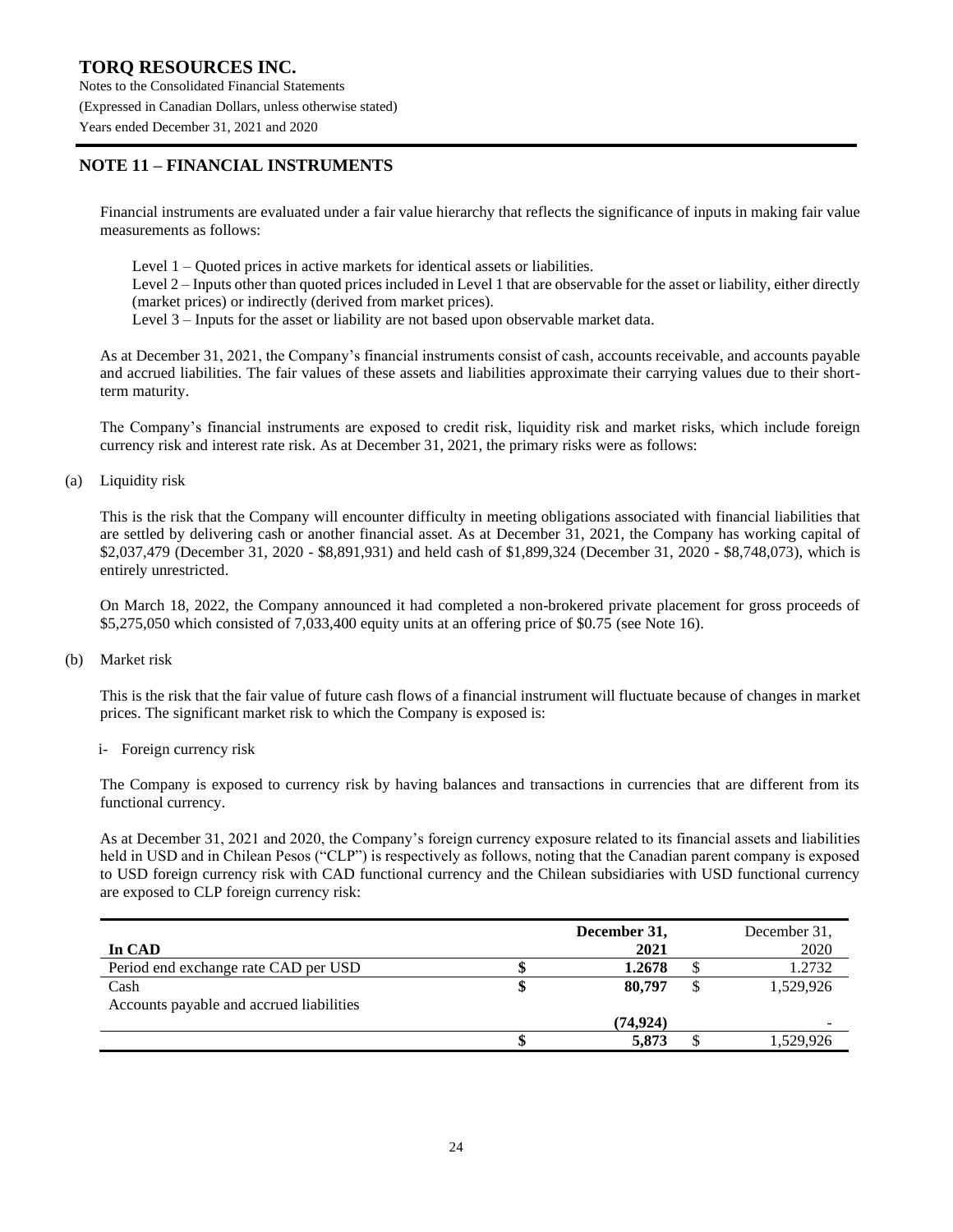Notes to the Consolidated Financial Statements (Expressed in Canadian Dollars, unless otherwise stated) Years ended December 31, 2021 and 2020

| In USD                                   | December 31,<br>2021 | December 31,<br>2020 |
|------------------------------------------|----------------------|----------------------|
| Period end exchange rate CLP per USD     | 853.5942             | 714.0689             |
| Cash                                     | 270,889              | \$                   |
| Accounts receivable and other            | 99,069               |                      |
| Accounts payable and accrued liabilities | (225, 199)           |                      |
|                                          | 144,759              |                      |

A 10% increase or decrease in the USD and CLP exchange rates would not result in a material impact to the Company's loss or comprehensive loss for the year ended December 31, 2021.

# **NOTE 12 – SEGMENTED INFORMATION**

The Company operates as one operating segment, being the acquisition and exploration of mineral resource properties.

Torq was not subjected to restrictions on its cash and cash equivalents as at December 31, 2021 and 2020.

# **NOTE 13 – LOSS PER SHARE**

Basic loss per share amounts are calculated by dividing the net loss for the year by the weighted average number of ordinary shares outstanding during the year.

|                                            | December 31, | December 31, |
|--------------------------------------------|--------------|--------------|
|                                            | 2021         | 2020         |
| Loss attributable to ordinary shareholders | 6,478,104    | 2,087,836    |
| Weighted average number of common shares   | 77.466.216   | 77,327,066   |
| Basic and diluted loss per share           | 0.08         | 0.03         |

All of the outstanding share-purchase options at December 31, 2021 and 2020 were antidilutive for the years then ended as the Company was in a loss position.

# **NOTE 14 – INCOME TAXES**

(a) Income tax recovery provision

The reconciliation of the income tax provision computed at statutory rates to the reported income tax provision is:

|                                                            | December 31,<br>2021 | December 31,<br>2020 |
|------------------------------------------------------------|----------------------|----------------------|
| Net loss for the year before income taxes                  | \$<br>(6,478,104)    | \$<br>(2,087,836)    |
| Canadian federal and provincial income tax rates           | 27%                  | 27%                  |
| Expected income tax recovery                               | \$<br>(1,749,088)    | \$<br>(563,716)      |
| Increase (decrease) in income tax recovery resulting from: |                      |                      |
| Share-based compensation                                   | 200,817              | 18,508               |
| Differences in future and foreign jurisdiction tax rates   | (540)                | (2,227)              |
| Non-deductible expenses and other                          | 92,207               | 11.979               |
| Change in unrecognized tax assets                          | 1,456,604            | 535,456              |
| Income tax recovery provision                              |                      |                      |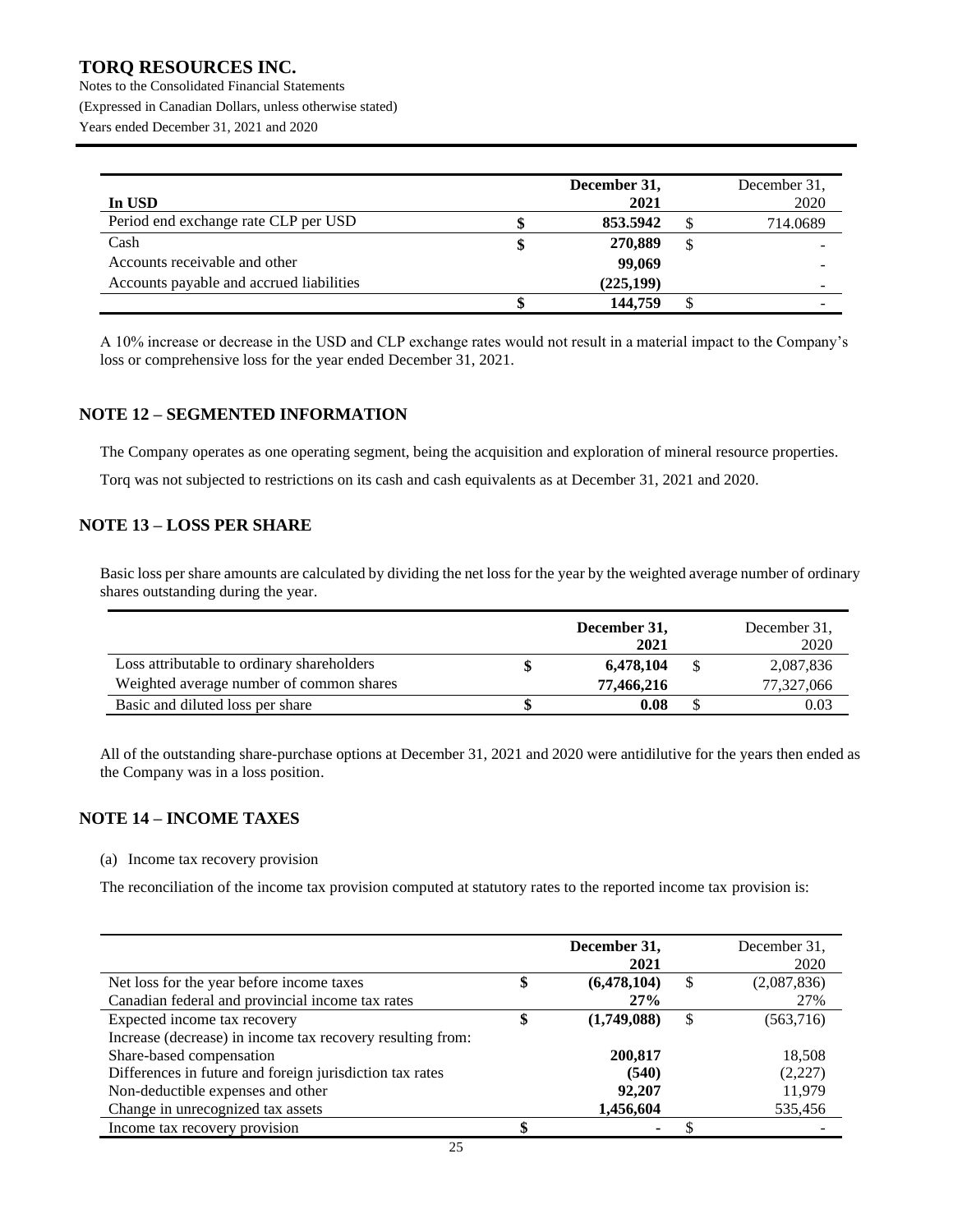Notes to the Consolidated Financial Statements (Expressed in Canadian Dollars, unless otherwise stated) Years ended December 31, 2021 and 2020

(b) Deductible temporary differences, unused tax losses and unused tax credits for which no deferred tax assets have been recognized are attributable to the following:

|                                    |    | December 31, | December 31. |
|------------------------------------|----|--------------|--------------|
|                                    |    | 2021         | 2020         |
| Exploration and evaluation assets  | \$ | 10,115,336   | 10,115,336   |
| Non-capital losses carried forward |    | 19,179,368   | 13,944,654   |
| Capital losses carried forward     |    | 1,810,218    | 1,810,218    |
| Share issuance costs and other     |    | 598,528      | 263,267      |
|                                    | S  | 31,703,450   | 26, 133, 475 |

c) Tax losses

The Company has accumulated non-capital losses of \$16,753,891 in Canada as at December 31, 2021 (December 31, 2020 - \$13,879,608) for income tax purposes, which may be carried forward to reduce taxable income for future years. The Canadian non-capital losses will, if unused, expire in:

| Year of expiry | Amount        |
|----------------|---------------|
| 2026           | \$<br>627,760 |
| 2027           | 1,036,992     |
| 2028           | 682,444       |
| 2029           | 652,086       |
| 2030           | 981,145       |
| 2031           | 1,465,623     |
| 2032           | 869,967       |
| 2034           | 890,382       |
| 2035           | 152,042       |
| 2036           | 195,067       |
| 2037           | 1,177,376     |
| 2038           | 1,398,694     |
| 2039           | 1,682,283     |
| 2040           | 1,846,782     |
| 2041           | 2,940,612     |
|                | \$16,753,891  |

The Company has accumulated capital losses of \$1,810,218 (December 31, 2020 – \$1,810,218) in Canada which may be carried forward indefinitely and do not expire.

The Company also has losses in Peru of \$ 102,693 (December 31, 2020 – \$8,677) which expire in 2024.

The Company also has losses in Chile of \$2,322,784 (December 31, 2020 – \$56,369) which carryforward and do not expire.